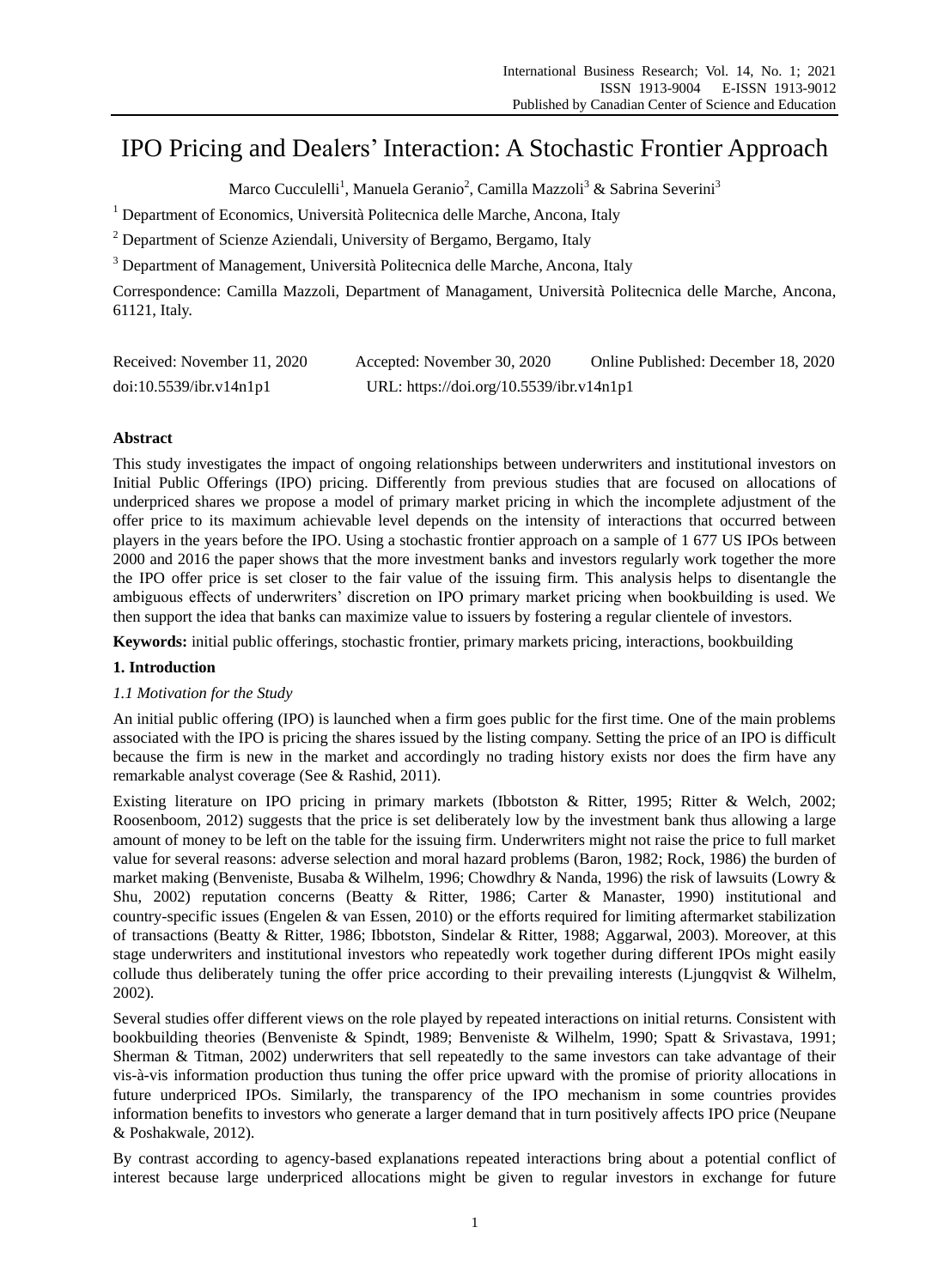brokerage commissions (Reuter, 2006). Consistent with this profit-sharing view banks can use their monopsony power to allocate underpriced shares to investors that can pass on profits and benefits to banks (Note 1) (Ritter, 1984; Chalk & Peavy, 1987; Reuter, 2006) thus supporting a conflict of interest motivation (Note 2).

The extant literature does not solve the puzzle of whether the practice of bookbuilding increases the price accuracy or the conflict of interest. Moreover, events occurred since the dot-com period showed that quid pro quo arrangements - where preferential allocations are given to rent-seeking investors (Liu & Ritter, 2010) might have taken place. Therefore, doubts remain as to how the primary market works in favour of issuing firms (Davis, Jurich, Roseman & Watson, 2018) so that regulators now require underwriters to implement specific policies to address conflicts of interest (Jenkinson, Jones & Suntheim, 2018).

To overcome the limitations of the existing literature and contribute to the analysis of the effects of the market interactions on the IPO results we propose a model of primary market pricing that exploits the incomplete adjustment of the offer price with respect to the fair offer price. Taking inspiration from the extant literature on deliberate premarket underpricing (see Reber & Vencappa, 2016) we focus on the interactions between underwriters and institutional investors as a source of variability in the definition and the revision of the offer price in primary markets. Contrary to previous studies that are mainly focused on how underwriters favour institutions they have previously worked with in terms of greater participation (Binay, Gatchev & Pirinsky, 2007) and allocation of underpriced shares (Reuter, 2006; Ritter & Zhang, 2007; Goyal & Tam, 2013) our study analyses the use of information collected through repeated dealings on pricing the IPO. More specifically we analyse to what extent the IPO offer price is set deliberately low in the primary market when coalitions exist between investment banks and regular investors. We first estimate the firm"s intrinsic value - i.e. the maximum price achievable given the firm characteristics and fundamentals - using a Stochastic Frontier Approach (SFA); we then model the variance of the inefficient error component by including different measures of interaction between investment banks and institutional investors occurred in the years before the IPO. The relationship measure we here introduce is based on the frequency of repeated interactions between these agents bearing in mind that the higher the interactions the greater the information collected by underwriters. Such relationship measure is then put into a relationship with the primary market pricing to test to what extent it is efficiently used in pricing the IPO firm"s shares rather than favouring institutions giving a large amount of underpriced shares. Based on bookbuilding theories (Benveniste & Spindt, 1989; Benveniste & Wilhelm, 1990; Spatt & Srivastava, 1991; Sherman & Titman, 2002) we expect that the adjustment of the offer price to the firm"s intrinsic value is shaped by the intensity of the underwriters-investors relationships in that information gathered during bookbuilding is used by underwriters to set prices close to the fair market value rather than to favour institutional investors who collaborate in IPOs. In other terms, we support the idea that banks dealing repeatedly with the same investors are likely to develop a reputation for fair dealing. When all possible circumstances of an asset sale cannot be predicted, reputation can help the bank to bridge the gaps in "incomplete" contracts (Wilhelm, 2005). Moreover, the apparently unfavourable outcome for institutional investors that comes out from this mechanism might be compensated by a quid pro quo expected arrangement to participate in future issues. Based on a sample of 1 677 US IPOs between 2000 and 2016 we find that the intensity of interaction between underwriters and investors in the years before the IPO explains the level of price accuracy. Our results show that the offer price is set closer to the fair price when more interactions occur before the IPO. More specifically when different time frames of underwriters-investors interactions are considered (a quarter, one year, two years and three years before the IPO), the impact of repeated interactions on the price accuracy is positive and more significant for long lasting relationships (more than one year), whereas the influence is weaker for shorter intervals. The core of this finding is that relationships matter and even more importantly relationships might be a benefit for issuers as the price is closer to its optimal value.

The rest of the paper is organized as follows. In Section 2 we present the existing literature and our related hypotheses. Section 3 summarizes the data and the methodology employed for the empirical analysis. Results and conclusions are presented respectively in Section 4 and 5.

#### *1.2 Literature Review*

IPOs are always characterized by information asymmetry mainly because of issuing firms that are new to the market and investors having limited knowledge about them (See & Rashid, 2011). The going-public decision represents a typical situation in which the value of the firm must be established without referring to a market value (Kim & Ritter, 1999). Consequently, the correct valuation of the issuing firm that might allow to set IPO offer prices efficiently depends on the due diligence and bookbuilding process in the primary market. Because the issuing firm is informationally opaque to investors and information is costly (Note 3), the issuer retains a (relationship) investment bank to act as its agent in pricing and marketing the new stocks (Ibbotson & Ritter,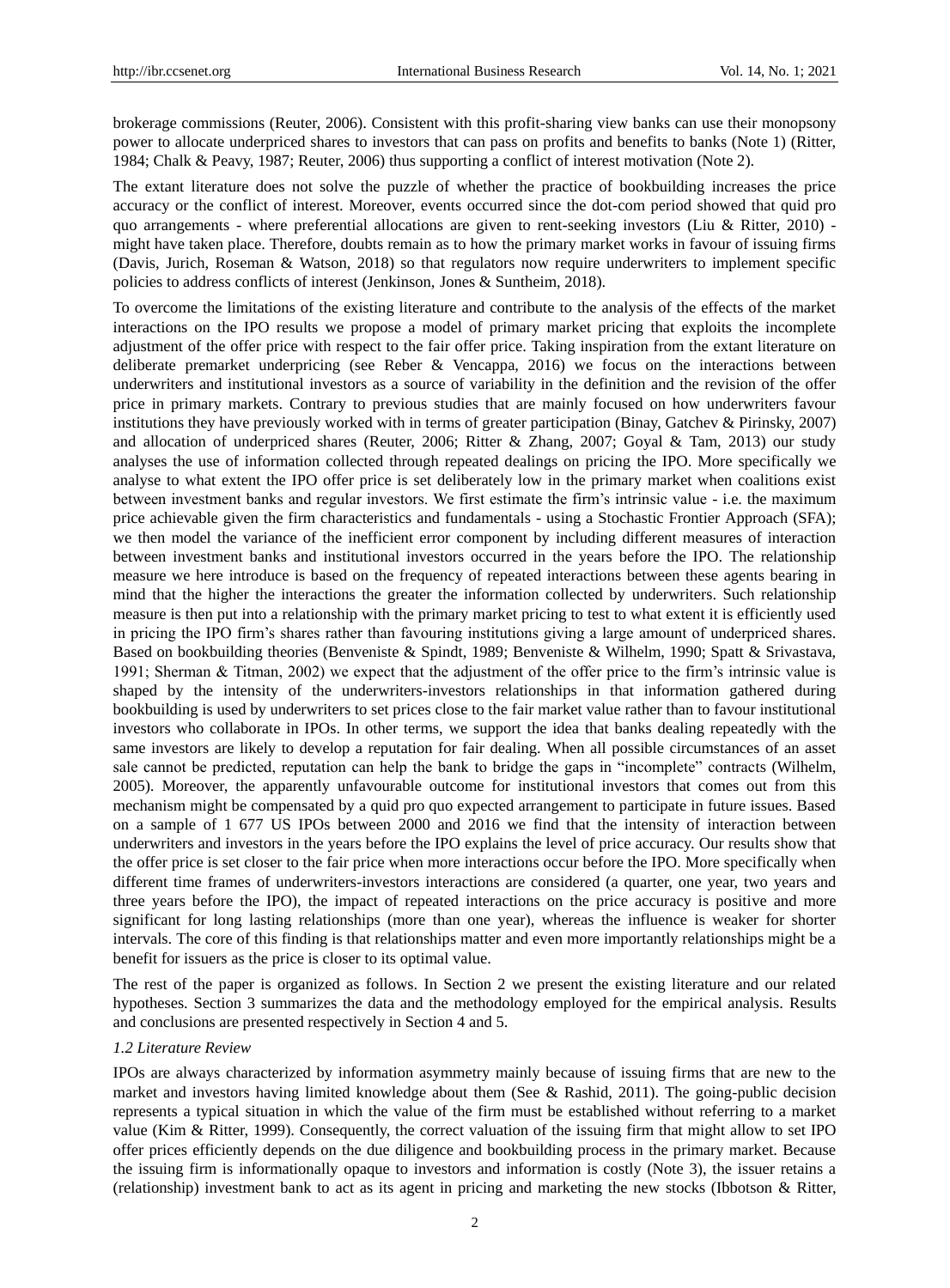1995; Calomiris & Pornrojnangkool, 2009; DeYoung & Li, 2019). This makes multiple agency problems likely to come out at the IPO pricing stage (Baron, 1982). Agency-based studies have documented that the IPO share price can be set deliberately low in the primary market to allow for a large amount of money to be left on the table to the disadvantage of the issuing firm or the selling shareholders (Hanley, 1993; Ritter & Welch, 2002). Most of these studies take their cue from the partial adjustment phenomenon (Hanley, 1993) and measure the disadvantage for the issuer in terms of underpricing. Gondat-Larralde and James (2008) suggest that banks underprice each offering to the extent necessary to make remaining in the coalition the most profitable choice for informed investors. Based on a sample of 3 197 IPOs occurred in the period between 1980 and 2000, Binay, Gatchev and Pirinsky (2007) find that their measure of relationship participation positively affects the level of underpricing thus arguing that regular investors benefit from economically significant favouritism to the detriment of issuing firms.

This literature which supports the existence of agency-related problems between underwriters and regular investors is opposed by a stream of literature usually referred to as "bookbuilding theory". Scholars in this branch maintain that interactions occurring between banks and funds in the primary market are likely to increase the information production process and lead to a more efficient pricing of the IPO which is positive for the issuing firm. In particular, some authors argue that banks obtain valuable information from regular investors on the expected demand for the IPO (Benveniste & Spindt, 1989; Sherman & Titman, 2002) and use this information to price the offer more accurately even using peer networks to produce information (Chuluun, 2015). In this context the price mechanism of bookbuilding has a twofold goal: 1) to build a regular investor clientele and 2) to price and market the issue more efficiently through the non-bidding indication of interest given by institutional investors. This repeated game setup benefits issuers by reducing underpricing but it also helps investors by increasing their profits from participation in multiple offerings. Moreover, as suggested in Busaba, Benveniste and Guo (2001) and Benveniste, Busaba, and Wilhelm (2002) having the option to walk away in bookbuilding practice leads to better offer pricing because the underwriter bumps up the price to prevent withdrawal (Busaba, Liu & Restrepo, 2019).

Both the above approaches i.e. bookbuilding-based studies and agency-based studies have a methodological weakness as they extensively use underpricing as a key variable. As underpricing reflects the difference between the market price and the offer price it is highly likely that it might be influenced by the long-term or short-term attitude of investors, by the price support operated by the investment banks, by the media echo received by the offer and also by the desire of entrepreneurs" for post-IPO control (Luo & Ouyang, 2014). As a consequence, such a pricing measure is not totally suitable to draw primary market dynamics.

Starting from Hunt-McCool, Koh and Francis (1996) studies based on a stochastic frontier approach have been proposed to deal with the bias that the offer price can be set deliberately low in the primary market (Koop & Li, 2001; Francis & Hasan, 2001; Chen, Hung & Wu, 2002; Chan, Wu & Kwok, 2007; Meng, Zhang & Zou, 2016). Results from these studies where the difference between the efficient and the actual offer price is split into a primary market (deliberate underpricing) component and a secondary market (misevaluation) component (Note 4) show that the deliberate underpricing is the dominant component that makes up initial return. Specifically, Reber and Vencappa (2016) find that the presence of some features like: underwriter fees, lock-up agreements, venture capital backing have positive impacts on deliberate premarket underpricing thus providing a partial solution to the issue of the divergence between the efficient and the actual offer price (Johnston, Madura & Harper 2005). However, despite the numerous underpricing factors involved in the analysis the interactions between the main players of an IPO as a source of variability in the setting and the revisions of the offer price in primary markets has not been explicitly considered. Along this line we analyse to what extent the IPO offer price is set deliberately low in the primary market with respect to the firm"s intrinsic value when coalitions between investment banks and regular investors exist in the primary market. Specifically, we put forward the following hypothesis:

Hyp (1): the larger the number of interactions in the years before the IPO the closer the offer price is set to the intrinsic value of the issuing firm.

This hypothesis is based on the intuition that banks dealing repeatedly with the same investors are likely to develop a reputation for fair dealing which helps in dealing with complex cases where it is impossible to specify all possible contingencies in an asset sale (Wilhelm, 2005).

To consider the dynamic structure of the deals we explore the pricing-relationship between parties over time. We hypothesize that the prediction of the dynamic information model is confirmed when we consider interactions occurred at least one year before the IPO or more (Hyp (1)). By contrast we expect that 'arm's length ties' i.e.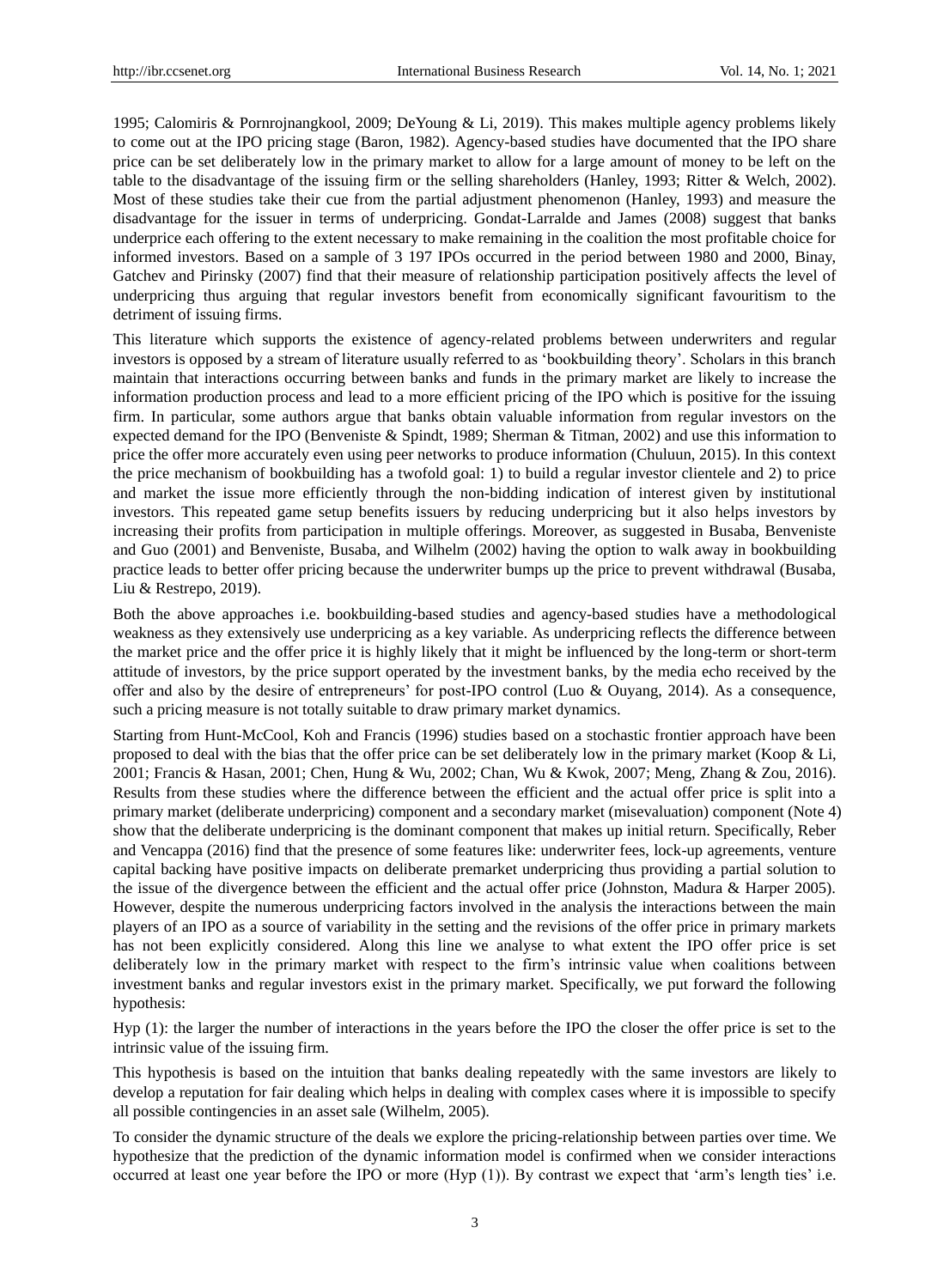relationships built in the quarter before the IPO (Daily, Certo, Dalton & Roengpitya, 2003; Granovetter, 2005) are not able to influence IPO price setting and have no impact on the level of price accuracy. In details we test the following hypothesis:

Hyp (2): the smaller the time frame of the interactions between underwriters and institutional investors the less effective they on the price accuracy

To sum up only collaborations that are repeated over time and for a significant span of time can create enough trust to generate embedded ties on which resource pooling and cooperation can be based and that in turn support information production (Baker, 1990; Uzzi, 1999; Uzzi & Gillespie, 1999; Gulati & Higgins, 2003).

## **2. Data and Methods**

#### *2.1 Data and Sample Selection*

We collected our sample of 2 925 US IPOs from the Thomson One Deals database (TOD). We searched for all the IPOs occurring on the NASDAQ and NYSE from January 2000 to December 2016. Following Ritter & Zhang (2007) we excluded IPOs with the following characteristics: offer price below \$5 (Note 5), non-common shares, closed-end funds filings by foreign-domiciled firms Master Limited Partnerships (MLPs), American Depository Receipts (ADRs) and Real Estate Investment Trusts (REITs) (Note 6). Underwriters-institutional investors relationships have been redesigned using the name of lead managers from the TOD and the data about institutional investors" participation in 13F institutional ownership. We used the first reported holding by investors at the end of the offering quarter as a proxy for participation in the IPO since actual allocation is not publicly available (Reuter, 2006; Ritter & Zhang, 2007; Field & Lowry, 2009; Goyal & Tam, 2013). We also included information regarding financial statements of issuing firms from Compustat (Note 7). Information concerning market conditions and US underwriters" reputations rankings were retrieved from Jay Ritter's website. Our final sample excluding observations with missing values on the variables of interest consisted of 1 677 US IPOs.

## *2.2 The Empirical Model*

The Stochastic Frontier Analysis (SFA) combines an ordinary linear regression model with a composite error term (Aigner, Lovell & Schmidt, 1977; Jondrow, Lovell, Materov & Schmidt, 1982). The error term can be broken down into a symmetric error term which represents the usual stochastic error terms and an asymmetric error component. This non-idiosyncratic disturbance represents a systematically negative bias due to some inefficient pars. Widely used in estimation of production efficiency this methodology has been adopted also in pricing IPOs (Hunt-McCool et al., 1996). Under the IPO pricing scenario, the SFA allows an estimation of the maximum or "efficient" offer price that would prevail in a situation of full information given the firm's characteristics.

$$
Y_i = f(X_i \beta) + \varepsilon_i \tag{1}
$$

$$
\varepsilon_i = v_i - u_i \tag{2}
$$

$$
v_i \sim N(0; \sigma_v^2) \tag{3}
$$

$$
u_i \sim N^+(0; \sigma_u^2) \tag{4}
$$

Typically in the IPO pricing context Y is the observed offer price of the issuer i; X is a vector of the observed firm's characteristics; β is a vector of parameters to be estimated;  $v_i$  is the symmetric error component with a normal distribution and  $u_i$  is the asymmetric error term with a half-normal distribution truncated at zero (Note 8). In other terms for a given IPO a point on the frontier represents the unobserved "fair" offer price that is the maximum price that investors are willing to pay given a set of "pricing factors" included in the vector of input X. The stochastic frontier assumes that deviations of actual prices from the maximum price, captured by the one-sided error term, are due from some "economic inefficiency". As pointed out in Hunt-McCool et al. (1996) the advantage of using this method in IPO pricing is to avoid using aftermarket information to compute IPO prices in the primary market.

Reber and Vencappa (2016) provided an additional contribution by modelling the exogenous factors that influence the gap from the frontier. In other terms, when fitting the IPO offer price frontier, they also explicitly model the heteroscedasticity of the one-sided error term (Kumbhakar & Lovell, 2003). Empirically the one-sided error variance is modelled together with the frontier as: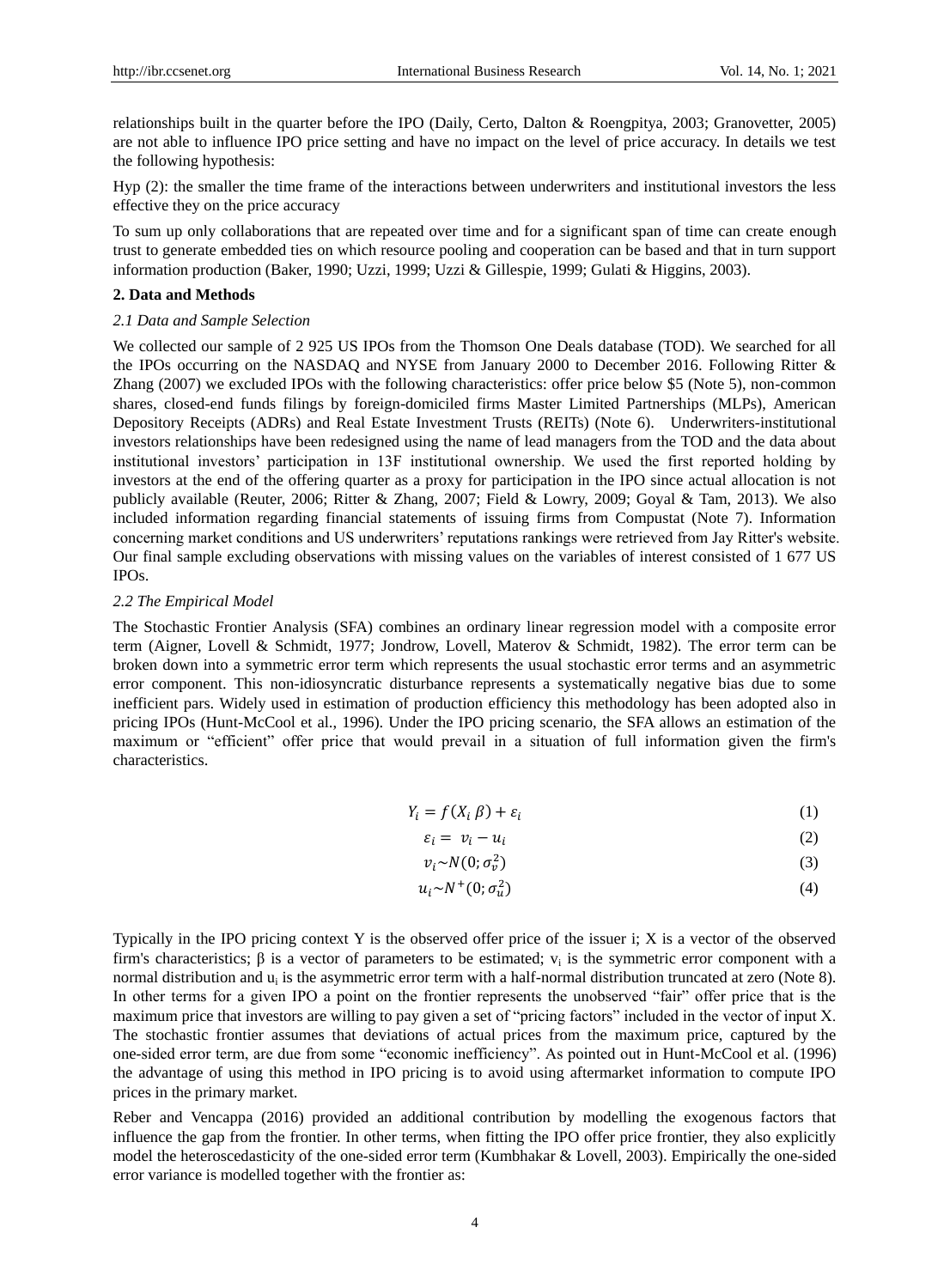$$
\sigma_{u_i}^2 = f(Z_i \gamma) \tag{5}
$$

Where  $\sigma_u^2$  gives the dimension of the deliberate premarket underpricing and Z is the vector of parameters to be estimated. In the conditional variance model the vector Z of parameters to be estimated includes a set of variables capturing the information asymmetry such as: the market conditions at the time of the IPO the deal characteristics the presence of third-party certification and more generally the uncertainty surrounding the IPO. Our model focuses on the type and intensity of the interactions between underwriters and institutional investors before the IPO as predictors of the distance of the price set from the frontier. In details we expect to observe deviations between the actual and optimal price correlated to the nature and intensity of the interaction between players before the IPO.

## *2.3 Measurement of Variables*

We make use of the offer price per share as the dependent variable. Explanatory variables are classified into two categories: "pricing factors" and "deliberate premarket factors". As for the first category i.e. pricing factors variables included in the empirical model are related to firm's characteristics and account for the profitability risk and growth potentialities of the issuing firm. These factors are indicated as main drivers of the offer price from the standard financial theory. Moreover, we followed Koop and Li (2001) by including data from the accounting period before the IPO as proxies for future profitability. As for the second category i.e. "deliberate premarket factors" these variables include factors that explain the distance of the actual price from the maximum achievable offer price. This category involves exogenous factors that do not depend on the firm's potential performance or its intrinsic characteristics but that can influence the magnitude of the deliberate premarket underpricing (Reber & Vencappa, 2016).

We used standard financial theory to select the variables to be included in the estimate of the potential maximum offer price. This theory posits that investors use issuing firm"s characteristics such as profitability riskiness and extent of asymmetric information to judge the issuer's value (Myers & Majluf, 1984). We proxied the future performance of cash flow using the logarithm of Earnings Before Interest and Taxes (EBIT) in the accounting period before the IPO (Note 9). We prefer using EBIT instead of cash flows because the latter are subject to higher annual volatility; we also use EBIT instead of EPS because the latter is subject to manipulation by managers ("window-dressing") before the offering is launched (Jain & Kini, 1994; Teoh, Welch & Wong, 1998; Heaton, 2002). To account for negative EBIT values, we added a dummy variable coded one if the firm had a negative EBIT in the accounting period before the IPO (NEG\_EBIT) and zero otherwise. By doing this we avoided losing relevant information regarding the negative earnings performance because of the logarithm transformation. Following Hunt-McCool et al. (1996) and Chen et al. (2002) we controlled for firm size using the logarithm of the book value of the asset in the accounting period before the offer (FIRM\_SIZE). To account for the riskiness of the firm we computed the leverage (LEV) as the logarithm of long-term debt scaled by total assets in the accounting period before the IPO (Habib & Ljungqvist, 2001). As in Peng and Wang (2007) we expected a negative correlation between debt level and the IPO market price. To consider the potential role of asymmetric information we added an industry dummy to account for the fact that firm's value is unlikely to be uniformly distributed across the industry (Ritter, 1991). In line with previous studies we allocated IPO firms into 12 two-digit SIC industry sectors. The presence of different sectors allowed us to take into consideration not only differences in riskiness but also in growth opportunities. Table 1 provides a detailed review of all the variables that were used in this the study along with the data sources.

We borrowed explanatory variables from the IPO pricing literature to serve as the deliberate premarket factors (e.g. Hanley, 1993; Hunt-McCool et al., 1996; Carter, Dark & Singh, 1998; Wu & Kwok, 2003). We included in this category variables that can explain the deviation of the offer price from the maximum achievable one. In other terms we controlled for market features that in a competitive primary market might induce underwriters to deliberately tune the offer price downward to avoid the risk of IPO failure.

We used (the logarithm of 1 plus) firm AGE as a proxy for a reduction in the ex-ante uncertainty (Ritter, 1987) and the proportion of stocks owned by insiders (EQ\_RET) as a measure of the risk characteristics of the IPO that are negatively related to the offer price (Beatty  $\&$  Ritter, 1986). As for the signalling effect on the IPO firm value we argue that the larger the equity retained the smaller the distance from the fair offer price for an IPO (Bradley & Jordan, 2002; Loughran & Ritter, 2004; Lowry & Murphy, 2007) (Note 10).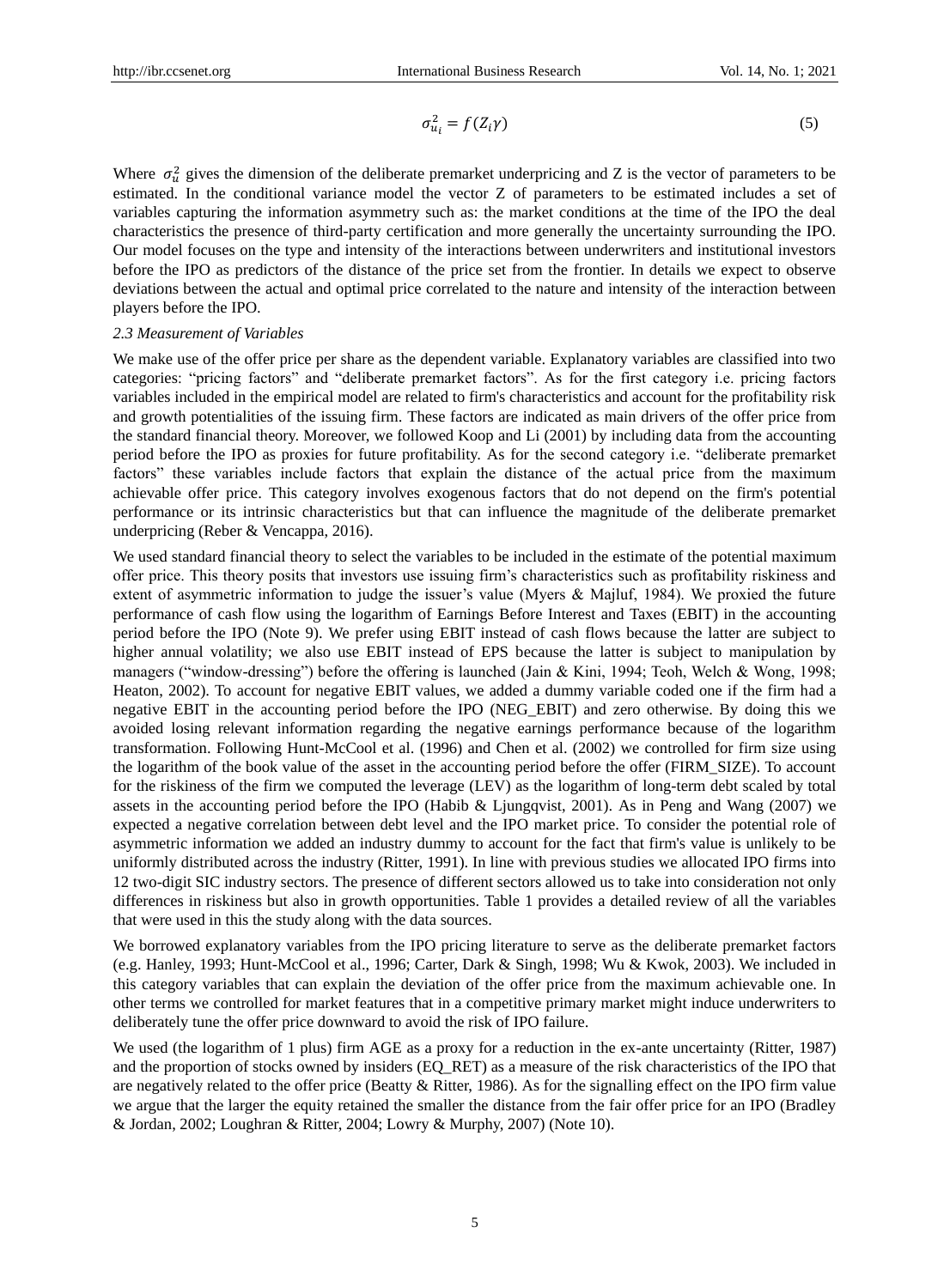|                                 | <b>Variable</b>                       | Source                 | <b>Description of variable</b>                                                                                                                                     |
|---------------------------------|---------------------------------------|------------------------|--------------------------------------------------------------------------------------------------------------------------------------------------------------------|
| <b>Dependent</b>                |                                       |                        |                                                                                                                                                                    |
| variable                        | <b>OFFER PRICE</b>                    | Thomson                | Offer price per share in U.S.\$                                                                                                                                    |
| <b>Panel A: Pricing factors</b> |                                       |                        |                                                                                                                                                                    |
|                                 | <b>EBIT</b>                           | Compustat              | Earnings before interest and taxes in the accounting period<br>before IPO                                                                                          |
|                                 | NEG_EBIT                              | Compustat              | Dummy variable equal to one if firm has negative EBIT in<br>the accounting period before IPO                                                                       |
|                                 | FIRM_SIZE                             | Compustat              | Total assets in the accounting period before the IPO                                                                                                               |
|                                 | <b>LEV</b>                            | Compustat              | Long-term debt scaled by total assets in the accounting<br>period before the IPO                                                                                   |
|                                 | <b>INDUSTRY</b>                       | Compustat              | Industry sector classification at the two-digit SIC level                                                                                                          |
|                                 | Panel B: Deliberate premarket factors |                        |                                                                                                                                                                    |
|                                 | OFFER_SIZE                            | Thomson                | IPO Gross proceeds scaled by total assets in the accounting<br>period before the IPO                                                                               |
|                                 | UW_REP                                | Jay Ritter<br>Web site | Underwriter reputation rank                                                                                                                                        |
|                                 | HOT_COLD                              | Jay Ritter<br>Web site | Net number of IPOs (exclude penny stocks units closed-end funds<br>etc) in the month before the issue date                                                         |
|                                 | EQ_RET                                | Thomson                | $\left(1+\frac{Secondary\ shares\ retained}{Shares\ offered}\right)$<br>Logarithm<br>Secondary<br>where<br>shares retained = Share Outstanding - Total shares sold |
|                                 | FEE                                   | Thomson                | Underwriting fees in U.S.\$ million                                                                                                                                |
|                                 | LOCK-UP                               | Thomson                | Dummy variable coded one if the flotation prospectus discloses the<br>presence of a 'lock-up' agreement else coded zero.                                           |
|                                 | AGE                                   | Jay Ritter<br>Website  | Logarithm (1+firm age) where firm age is the number of years<br>between the date the company was founded and the IPO date                                          |
|                                 | <b>IPO_DEM</b>                        | Thomson                | Price adjustment from the midpoint of the filing price range to the<br>offer price (in percent)                                                                    |
|                                 | $R_Q$                                 | Thomson                | Average number of relationships between underwriter and<br>investors in the quarter before the IPO                                                                 |
|                                 | $R_1Y$                                | Thomson                | Average number of relationships between underwriter and<br>investors in the year before the IPO                                                                    |
|                                 | $R_2Y$                                | Thomson                | Average number of relationships between underwriter and<br>investors in the two years before the IPO                                                               |
|                                 | $R_3Y$                                | Thomson                | Average number of relationships between underwriter and<br>investors in the three years before the IPO                                                             |

## Table 1. Variables: description and sources

*Note.* Data sources include Thomson One Deal Compustat Jay Ritter's web site [http://bear.warrington.ufl.edu/ritter/ipodata.htm]. Formally we used the logarithmic transformation of all the input variables except for the dummy industries variables the underwriter's ranking the hot and cold indicator the IPO demand and the relationship measure.

We use the logarithm of the amount of gross proceeds scaled by total assets in the accounting period before the IPO to account for the offer size (OFFER\_SIZE) and as a signalling variable. We controlled for the size effect because it is reasonable to expect that larger firm size implies less uncertainty better operation conditions and higher efficiency (Peng & Wang, 2007). In line with Carter and Manaster (1990) we included the variable underwriter reputation (UW\_REP). Generally low risk firms attempt to reveal their low risk characteristic to the market by selecting a highly prestigious underwriter: the more highly ranked the underwriter is the higher the efficiency achieved in price setting. This means that if the firm is followed by underwriters with a good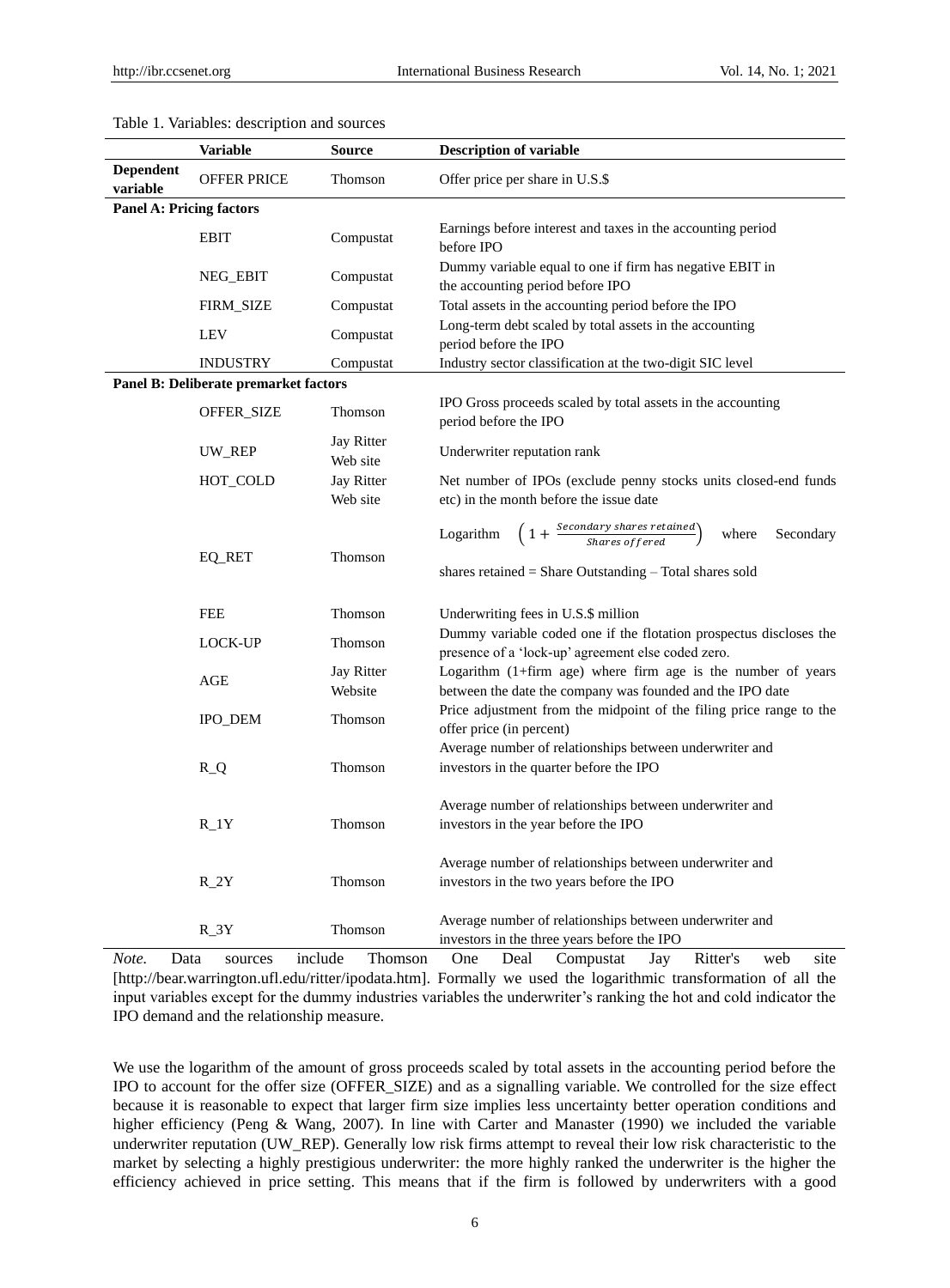reputation the offer price is expected to be set closer to the true value of the firm. We used the logarithm of fee (FEE) as a proxy for information risk because underwriters ask for a higher commission when facing more severe asymmetric information problems (Hughes, 1986; Meng et al., 2016).

We accounted for the market condition by including a hot and cold market indicator (HOT\_COLD). This variable represents the net number of IPOs launched in the month before the issue date (excluding penny stocks units closed-end funds etc.). We used a dummy variable for the presence of lock-up agreements (LOCK-UP) which is a commitment that prohibits firm insiders from selling shares in the aftermarket for a specified period (it may vary from ninety days to two years in the U.S. market). Since investors face a lower "moral hazard" problem when reselling is prohibited, we expect the demand for shares with a lock-up agreement to be higher than shares without (Brav & Gompers, 2003;Arthurs, Hoskisson, Busenitz & Johnson, 2008). This is (Bradley, Jordan, Yi & Roten, 2001; Field & Hanka, 2001). To better understand the role of regular investors in the bookbuilding process we also controlled for the IPO demand (IPO\_DEM) revealed during the bookbuilding by using the price adjustment from the midpoint of the filing price range to the offer price (Binay et al., 2007; Chan et al., 2007) (Note 11). Following the argument proposed by Benveniste and Spindt (1989) and later empirically tested by Hanley (1993) we expected high (low) demand to reveal positive (negative) information that causes the offer price to be adjusted upward (downward). The intuition behind this hypothesis is that IPOs are not fully priced by underwriters because of the uncertainty they face as to demand for new shares (Note 12). Therefore, to increase the probability of success and to clear the aftermarket the investment banker sets the offer price deliberately low. We would expect to find that repeated interactions allow investment banks to control the demand in the primary market resulting in less uncertainty and a better price accuracy process. As we introduce a further premarket factor that accounts for the existence of a relationship between underwriters and regular investors we control for the presence of past relationships between these agents– as potential influences of the distance from the frontier – by using of the average number of interactions which occurred between the underwriter and institutional investors before the IPO.

## *2.4 Measurement of Relationship Variables*

Previous literature dealing with the effects of interactions on the IPO results provided several relationship measures which were mainly used to investigate whether favouritism was practiced by lead managers by allocating shares to regular clients i.e. institutional investors. Pollock (2004) defined a Deal Network Embeddedness measure calculated using a Herfindahl index. Binay et al. (2007) proposed a measure of relationship participation that reflected the tendency of institutional investors to participate in an IPO linked to their involvement in past IPOs managed by the same lead underwriter. More recently Goyal and Tam (2013) developed a measure of long-term investing to examine whether long-term investors receive more IPO allocations than short-term investors. These scholars computed the strength of the relationship as the recurrence of the investor's presence in the underwriter's IPOs with values close or equal to one indicating a strong relationship between the investor and the underwriter.

Following an established empirical approach, we use the first reported holdings at the end of the offering quarter as a proxy for participation in the IPO (Reuter, 2006; Ritter & Zhang, 2007; Goyal & Tam, 2013; Field & Lowry, 2009). In details we first identified for each IPO the name of the lead managers and the name of investors who declared holdings at the end of the offering quarter. Then we computed all the possible pairs of underwriters-funds for each IPO in the sample and searched for the recurrence of these pairs in different time spans: a quarter, a year, two and three years before the IPO (Note 13). Finally, we scaled each value by the number of different couples in the IPO to account for the relative effect of these relationships. Formally we have:

$$
Relationship_{k} = \frac{\sum D_{ij}}{N_{ij}}\tag{6}
$$

Where k is the IPO of our sample  $D_{ij}$  is the number of deals in the years before the IPO k in which underwriter j took part and the institutional investor i owned shares. N<sub>ij</sub> represents the number of different pairs of underwriter j and investor i present in the IPO k (Note 14).

Table 2 reports the distribution of the number of lead underwriters categorized from one to five during our sample period. Contrary to Jeon, Lee, Nasser and Via, (2015) and Hu and Ritter (2010) the results show that there has not been a trend toward a higher number of multiple lead underwriters per IPO in our sample.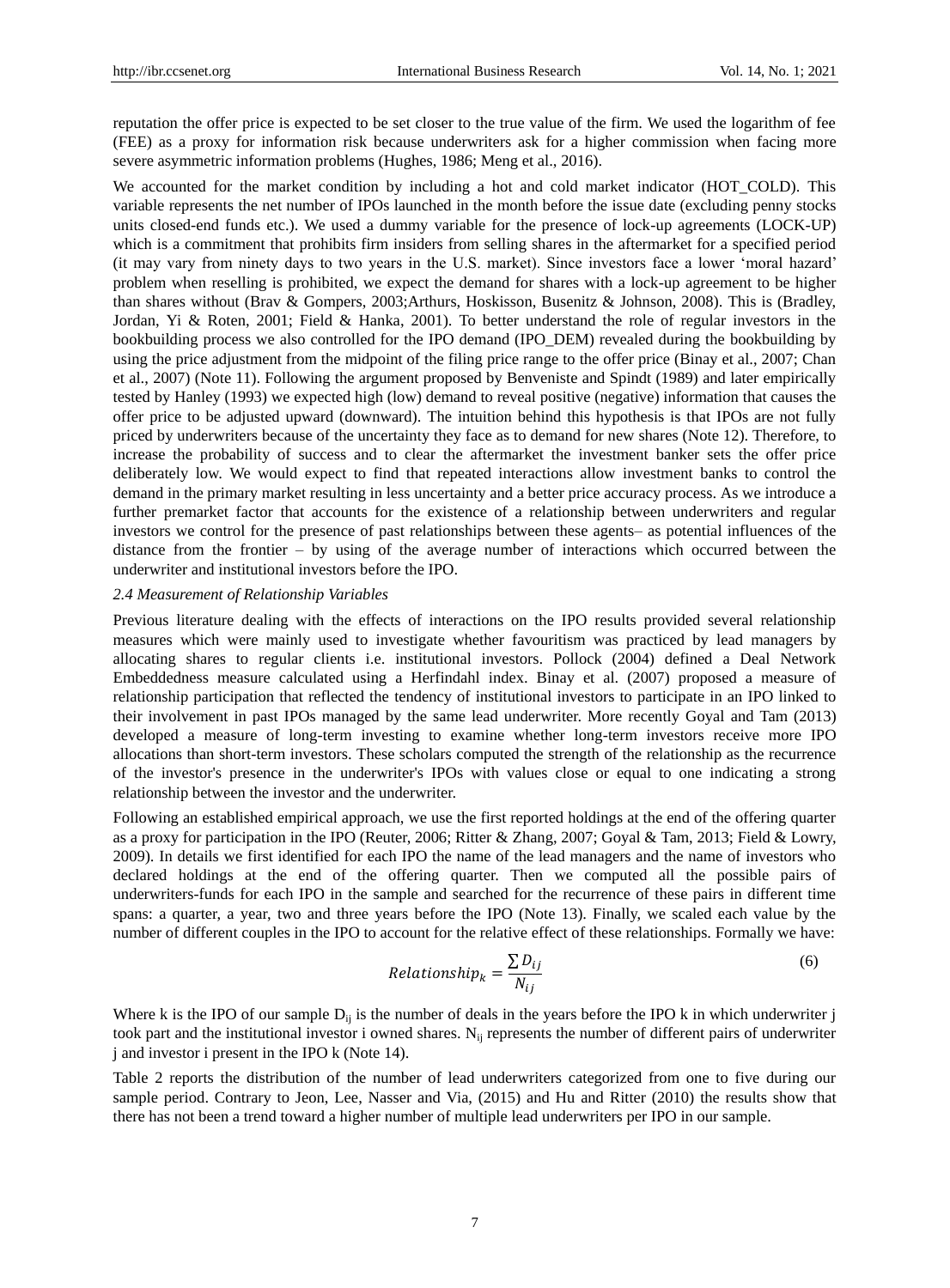|                 | Number of Lead Underwriters by Year and IPO |                |     |          |          |          |       |
|-----------------|---------------------------------------------|----------------|-----|----------|----------|----------|-------|
| <b>IPO</b> Year |                                             | $\overline{2}$ | 3   | 4        | 5        | >5       | Total |
| 2000            | 139                                         | 12             | 5   | $\theta$ | $\theta$ | $\Omega$ | 156   |
| 2001            | 29                                          | 11             | 0   | 0        | 0        | 0        | 40    |
| 2002            | 31                                          | 10             |     |          | 0        | 0        | 41    |
| 2003            | 18                                          | 6              |     |          | 0        |          | 25    |
| 2004            | 49                                          | 43             | h.  |          |          | 0        | 101   |
| 2005            | 80                                          | 35             |     |          |          | 0        | 123   |
| 2006            | 75                                          | 36             |     |          |          |          | 120   |
| 2007            | 79                                          | 33             | 11  | 6        |          |          | 129   |
| 2008            | 10                                          | 6              |     |          | 0        | 0        | 21    |
| 2009            | 11                                          | 13             |     |          | 2        |          | 39    |
| 2010            | 27                                          | 24             | 16  |          | 9        | 4        | 85    |
| 2011            | 27                                          | 17             | 11  | 6        | 11       | 4        | 76    |
| 2012            | 21                                          | 19             | 16  | 11       | 10       |          | 84    |
| 2013            | 33                                          | 35             | 24  | 13       | 8        | 11       | 124   |
| 2014            | 42                                          | 35             | 34  |          |          | 12       | 134   |
| 2015            | 19                                          | 28             | 25  | Q        |          |          | 89    |
| 2016            |                                             | 9              | 11  | 4        | 3        | 5        | 36    |
| Total           | 694                                         | 372            | 185 | 71       | 49       | 52       | 1423  |

|  | Table 2. Distribution of number of lead underwriters by Year and IPO |  |  |  |  |
|--|----------------------------------------------------------------------|--|--|--|--|
|--|----------------------------------------------------------------------|--|--|--|--|

#### **3. Empirical results**

## *3.1 Summary statistics*

Table 3 presents summary statistics for the 1 677 IPOs in our sample. The average offering price is US\$14.38 per share. The average value of total assets of the listing firms prior to the offer as a measure of the level of operations is US\$1.55 billion. The mean EBIT of IPO firms is US\$32 million and on average firms with negative EBIT constitute 40% of the sample. The leverage which is measured by the long-term debt scaled by the book value of assets shows a 26% mean value. In our sample firms go public on average 16 years after their foundation. The offer size variable indicates that on average firms have US\$95 million. On average underwriting fees are \$11 million. Figure 1 shows the dynamic of the fee across our sample period. In 2008 the number of firms that went public decreased; at the same time the compensation required by lead managers increased. Almost all the issues in the sample have a lock-up agreement in their prospectus.

The average rank of an underwriter is 8.2 out of a maximum attainable of 9; so, we can conclude that on average only highly ranked underwriters followed the issues in our sample. The average number of past relationships for the sample firms ranges from a minimum of 0.6 in the quarter before the issue to a maximum of 4.9 in the previous three years. The shares owned by insiders" amount to approximatively 60% which could be a positive signal of how confident the insiders are regarding the firm"s prospects.

|  | Table 3. Summary statistics |  |
|--|-----------------------------|--|
|--|-----------------------------|--|

|                                       | Mean     | <b>Median</b> | Sd      | Min      | <b>Max</b> |
|---------------------------------------|----------|---------------|---------|----------|------------|
| <b>Panel A: pricing factors</b>       |          |               |         |          |            |
| Offer price (US\$)                    | 14.38    | 14            | 5.733   | 5        | 91         |
| <b>EBIT</b>                           | 2.738    | 2.792         | 1.579   | $-4.828$ | 9.408      |
| NEG EBIT $(0/1)$                      | 0.441    | $\Omega$      | 0.497   | $\Omega$ |            |
| <b>FIRM SIZE</b>                      | 4.685    | 4.456         | 2.078   | $-6.907$ | 12.516     |
| <b>LEV</b>                            | 0.266    | 0.093         | 0.436   | $\Omega$ | 8.448      |
| Panel B: deliberate premarket factors |          |               |         |          |            |
| AGE (year)                            | 16.13    | 8             | 23.13   | $\Omega$ | 158        |
| EQ_RET $(\% )$                        | 0.604    | 0.652         | 1.165   | $-12.43$ | 4.220      |
| $LOCK$ -UP $(0/1)$                    | 0.919    |               | 0.273   | $\Omega$ |            |
| <b>FEE</b>                            | 1.990    | 1.931         | 0.882   | $-1.272$ | 5.271      |
| UW REP                                | 8.250    | 8.501         | 1.147   | 2.001    | 9.001      |
| HOT COLD                              | 14.62    | 12            | 11.49   | $\theta$ | 63         |
| OFFER_SIZE                            | 95.05    | 0.930         | 3 2 5 3 | $\Omega$ | 124 475    |
| IPO DEM $(\%)$                        | $-0.013$ | $\Omega$      | 0.127   | $-0.500$ | 0.667      |
| $R_Q$                                 | 0.657    | 0.430         | 0.794   | $\theta$ | 11         |
| $R_1Y$                                | 2.336    | 1.769         | 2.325   | 0        | 19         |
| $R_2Y$                                | 3.834    | 2.779         | 3.895   | 0        | 36         |
| $R_3Y$                                | 4.947    | 3.630         | 4.998   | 0        | 57         |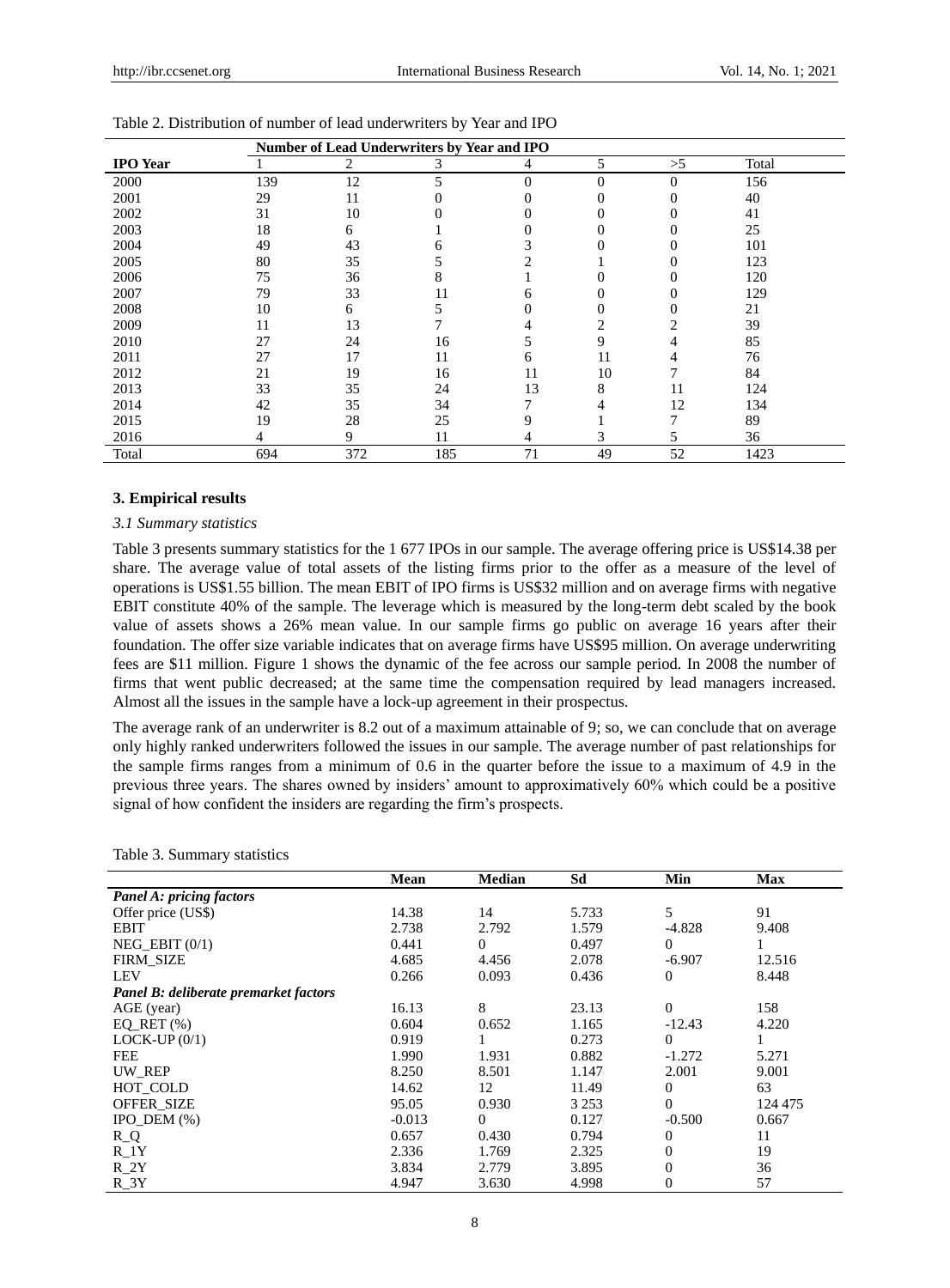

Figure 1. Underwriting fee and numbers of IPOs in our sample period

## *3.2 Findings*

Table 4 presents the estimates of the Stochastic Frontier model. The output used in the stochastic frontier model is the natural logarithm of the offer price. The inputs or pricing factors X and the deliberate premarket factors Z used to model the variance of the non-idiosyncratic error component are those already discussed in Section 3.3.

|  | Table 4. Stochastic Frontier Approach estimates |  |  |  |
|--|-------------------------------------------------|--|--|--|
|--|-------------------------------------------------|--|--|--|

|                     | (1)          | (2)          | (3)          | (4)          |
|---------------------|--------------|--------------|--------------|--------------|
|                     |              |              |              |              |
| <b>EBIT</b>         | 0.0142       | 0.0133       | 0.0136       | 0.0145       |
|                     | (1.42)       | (1.34)       | (1.37)       | (1.42)       |
| <b>NEG_EBIT</b>     | $-0.00834$   | $-0.00505$   | $-0.00443$   | $-0.0121$    |
|                     | $(-0.26)$    | $(-0.16)$    | $(-0.14)$    | $(-0.38)$    |
| <b>FIRM SIZE</b>    | $0.0392**$   | $0.0406**$   | $0.0404**$   | $0.0373**$   |
|                     | (3.06)       | (3.26)       | (3.26)       | (2.96)       |
| <b>LEV</b>          | $-0.0356***$ | $-0.0353***$ | $-0.0353***$ | $-0.0349***$ |
|                     | $(-4.53)$    | $(-4.51)$    | $(-4.51)$    | $(-4.40)$    |
| OIL GAS             | $-0.0416$    | $-0.0392$    | $-0.0390$    | $-0.0423$    |
|                     | $(-0.80)$    | $(-0.76)$    | $(-0.76)$    | $(-0.81)$    |
| <b>CHEMICAL</b>     | $-0.154***$  | $-0.155***$  | $-0.154***$  | $-0.150***$  |
|                     | $(-3.42)$    | $(-3.50)$    | $(-3.49)$    | $(-3.29)$    |
| <b>MFG</b>          | 0.0450       | 0.0421       | 0.0428       | 0.0425       |
|                     | (0.53)       | (0.50)       | (0.51)       | (0.50)       |
| <b>COMPUTERS</b>    | $-0.0275$    | $-0.0296$    | $-0.0302$    | $-0.0270$    |
|                     | $(-0.77)$    | $(-0.83)$    | $(-0.85)$    | $(-0.75)$    |
| <b>ELECT_EQUIP</b>  | $-0.0830*$   | $-0.0854*$   | $-0.0858*$   | $-0.0787$    |
|                     | $(-1.75)$    | $(-1.81)$    | $(-1.82)$    | $(-1.63)$    |
| <b>TRANS</b>        | 0.0860       | 0.0816       | 0.0809       | 0.0900       |
|                     | (1.15)       | (1.11)       | (1.11)       | (1.20)       |
| <b>SCIENT_INSTR</b> | $-0.0790$    | $-0.0830$    | $-0.0850$    | $-0.0763$    |
|                     | $(-1.36)$    | $(-1.45)$    | $(-1.49)$    | $(-1.30)$    |
| <b>COMM</b>         | $-0.0539$    | $-0.0567$    | $-0.0574$    | $-0.0503$    |
|                     | $(-0.75)$    | $(-0.80)$    | $(-0.81)$    | $(-0.70)$    |
| <b>UTILITIES</b>    | 0.0316       | 0.0299       | 0.0316       | 0.0232       |
|                     | (0.24)       | (0.22)       | (0.24)       | (0.17)       |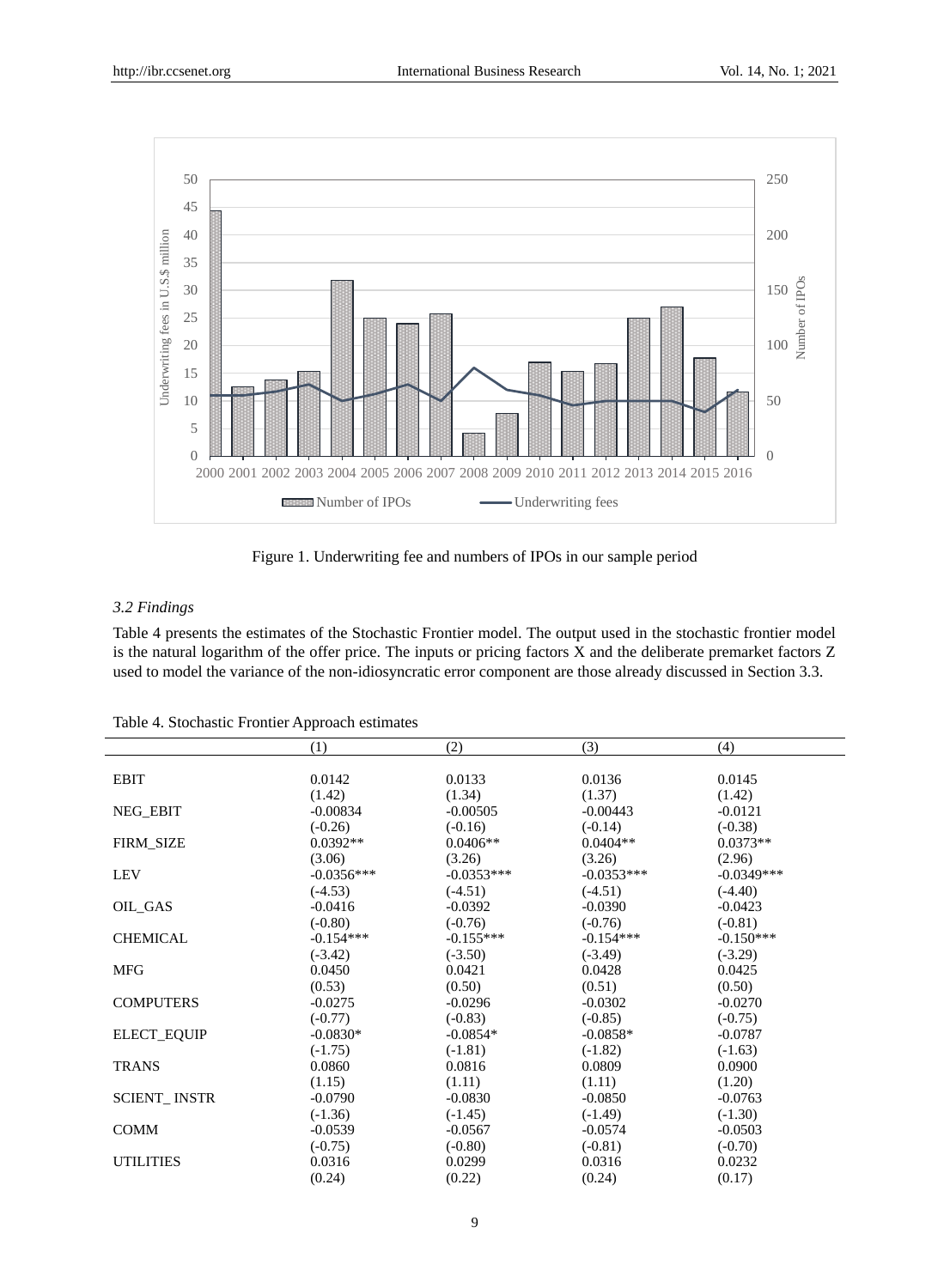| <b>RETAIL</b>    | 0.00440<br>(0.08) | 0.00319<br>(0.06) | 0.00287<br>(0.05) | 0.0128<br>(0.22) |
|------------------|-------------------|-------------------|-------------------|------------------|
| <b>FINANCIAL</b> | $-0.00543$        | $-0.0000944$      | $-0.000269$       | $-0.00652$       |
|                  | $(-0.11)$         | $(-0.00)$         | $(-0.01)$         | $(-0.13)$        |
| <b>HEALTH</b>    | 0.0907            | 0.0887            | 0.0861            | 0.0943           |
|                  | (1.41)            | (1.39)            | (1.35)            | (1.45)           |
| $_{cons}$        | $2.604***$        | $2.608***$        | $2.610***$        | $2.602***$       |
|                  | (40.97)           | (41.25)           | (41.47)           | (39.47)          |
| lnsig2v          |                   |                   |                   |                  |
| $_{cons}$        | $-3.403***$       | $-3.454***$       | $-3.462***$       | $-3.325***$      |
|                  | $(-15.98)$        | $(-18.61)$        | $(-18.91)$        | $(-15.85)$       |
| lnsig2u          |                   |                   |                   |                  |
| AGE              | 0.0653            | 0.0294            | 0.0259            | 0.107            |
|                  | (0.43)            | (0.25)            | (0.23)            | (0.55)           |
| EQ_RET           | $-0.199**$        | $-0.196**$        | $-0.194**$        | $-0.199*$        |
|                  | $(-2.02)$         | $(-2.03)$         | $(-2.02)$         | $(-1.93)$        |
| <b>LOCK-UP</b>   | 0.573             | 0.534             | 0.517             | 0.513            |
|                  | (0.64)            | (0.63)            | (0.61)            | (0.53)           |
| <b>FEE</b>       | $-1.517***$       | $-1.448***$       | $-1.453***$       | $-1.626***$      |
|                  | $(-4.51)$         | $(-5.84)$         | $(-5.96)$         | $(-3.95)$        |
| UW REP           | 0.102             | 0.0915            | 0.103             | 0.0587           |
|                  | (1.10)            | (1.01)            | (1.13)            | (0.61)           |
| HOT_COLD         | $-0.00468$        | $-0.00476$        | $-0.00467$        | $-0.00460$       |
|                  | $(-0.52)$         | $(-0.54)$         | $(-0.54)$         | $(-0.48)$        |
| OFFER_SIZE       | $-0.408***$       | $-0.417***$       | $-0.418***$       | $-0.382***$      |
|                  | $(-3.90)$         | $(-4.24)$         | $(-4.28)$         | $(-3.54)$        |
| <b>IPO DEM</b>   | $-1.333*$         | $-1.353*$         | $-1.335*$         | $-1.366*$        |
|                  | $(-1.82)$         | $(-1.92)$         | $(-1.90)$         | $(-1.76)$        |
| $R_1Y$           | $-0.102*$         |                   |                   |                  |
|                  | $(-1.94)$         |                   |                   |                  |
| $R_2Y$           |                   | $-0.0482*$        |                   |                  |
|                  |                   | $(-1.74)$         |                   |                  |
| $R_3Y$           |                   |                   | $-0.0429*$        |                  |
|                  |                   |                   | $(-1.92)$         |                  |
| $R_Q$            |                   |                   |                   | $-0.161$         |
|                  |                   |                   |                   | $(-0.84)$        |
| $_{\rm cons}$    | $-0.873$          | $-0.762$          | $-0.789$          | $-0.619$         |
|                  | $(-0.72)$         | $(-0.65)$         | $(-0.68)$         | $(-0.48)$        |

*Note.* All four models use the same pricing factors. Model 1 estimates the fair offer price as a function of ex ante uncertainty surrounding firm value; we add deliberate premarket factors that explain variations from the maximum achievable offer price and also the RELATIONSHIP1Y variable that accounts for the average number of relationships between underwriter and investors in the year before the IPO. Model 2 replaces RELATIONSHIP1Y with average number of relationships between underwriter and investors in the two years before the IPO (RELATIONSHIP2Y). Model 3 replaces RELATIONSHIP2Y with average number of relationships between underwriter and investors in the three years before the IPO (RELATIONSHIP3Y). Model 4 replaces RELATIONSHIP3Y with average number of relationships between underwriter and investors in the quarter before the IPO (RELATIONSHIP). \*\*\*, \*\* and \* denotes the statistical significance at the 1%, 5% and 10% level respectively. T statistics are reported in the parentheses.

As for the control variables estimated results show that EBIT is strongly and positively associated with the offer price of the issuing firm while the leverage has a strong negative association. Basically, these findings show that the offer price should be higher when the firm has stronger earning power and lower when it has greater risk and distress costs (Teoh et al., 1998; Chen et al., 2002). In contrast with Chen et al. (2002) but in line with Hunt-McCool et al. (1996) and Peng and Wang (2007) we found a positive impact of the asset book value on the IPO offer price. Contrary to Koop and Li (2001) however we found that firms belonging to industries with great growth potential such as chemical products and scientific instruments are undervalued.

When the characteristics of the deal are considered we find that the higher the equity retained by the insiders the smaller the distance from the maximum achievable offer price. This result suggests that underwriters might take into account equity retention when pricing the IPO because the greater the retention the lower the probability of required aftermarket price support and consequently the lower the variance of the inefficient error component. Also, we find evidence that the proportion of stocks owned by insiders has a positive signalling effect on the IPO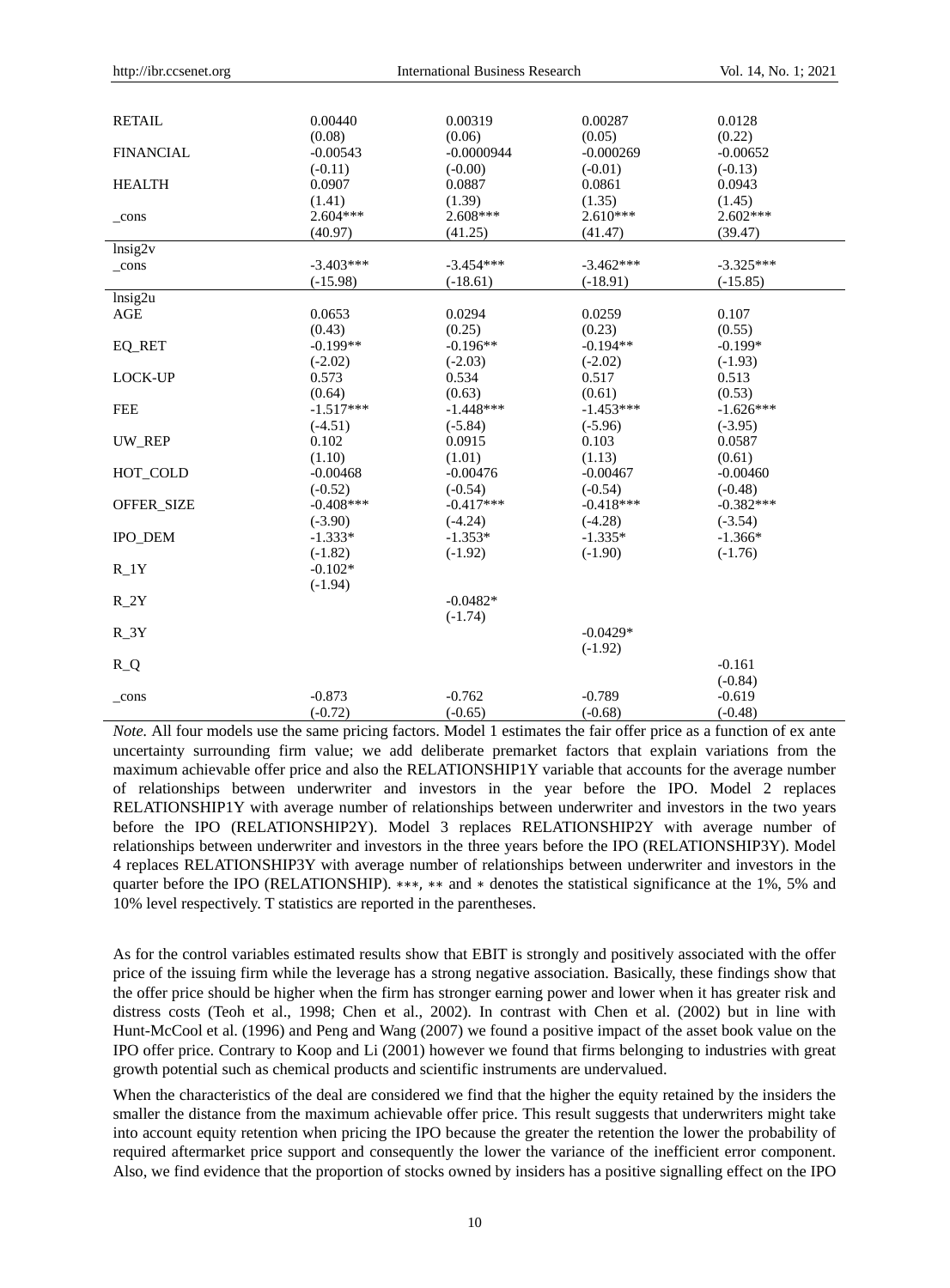firm value whereas the offer size is negatively related to the offer price as found by Peng and Wang (2007) and Reber and Vencappa (2016). Moreover, empirical findings support the idea that smaller issues are perceived as more speculative as the higher size of the offer is associated with a lower distance from the frontier (Hunt-McCool et al., 1996; Tinic, 1988) and that the underwriter reputation is not a critical variable in explaining the offer pricing. This last result is in line with Reber and Vencappa (2016) who conclude that underwriters" reputation does not affect the level of deliberate premarket underpricing and suggest that it is the amount of money spent on underwriting rather than the choice of a particular underwriter which is important in the primary market pricing (Koop & Li, 2001). Finally, we found a significant influence of the market conditions on pricing: specifically, we found that the higher the number of IPOs occurring in the month before the issue the lower the distance from the frontier. In other terms if the market is "hot" there is no need for the investment bank to apply an intentional discount to guarantee the complete subscription of the offer.

As far as the core variables are concerned, R\_1Y in model 1 represents our main variable as it informs about the interactions that occurred between the underwriter and institutional investors in the year before the IPO. The coefficient of this variable is negative and significant: this means that IPOs characterized by a coalition of dealers one year before the IPO tend to experience a lower variance on the asymmetric error term. Accordingly, the distance from the frontier is lower that is the offer price is closer to its intrinsic value as expected in Hyp (1). The core of this finding is that relationships matter and even more importantly relationships might be a benefit for issuers as the price is closer to the optimal one. Such a result is consistent with Benveniste and Spindt (1989) in that bookbuilding is a way of collecting relevant information. However, despite our model reveals that the price is set closer to the fair offer price previous theories of partial adjustment suggest that it is not set equal to the true value of the issuing firm. Indeed Hanley (1993) suggests that the offer price is raised less that it could be in order to guarantee a premium for the investors for revealing their indication of interest to underwriters.

Models 2 and 3 replace the variable relative to the relationships in the year before the IPO with the two- and three- year specification which is the average number of relationships that occurred in the two and three years prior the IPO. A negative impact on the distance from the frontier continues to be observed. Therefore, Hyp (1) is confirmed even in a larger time interval as a longer horizon does not change the positive effect of the relationships on the level of price accuracy. Model 4 replaces the yearly relationship variable with a measure that refers to the quarter before the offering. This change is motivated by the need to test the role of stricter relationships occurred just before the deal. Estimated results show that this variable is not significant and support the intuition of Hyp (2) that is relationships occurred in the quarter before the IPO – i.e. arm's length ties – are not able to influence the IPO price setting mechanism significantly. By contrast only when the collaboration is ongoing and repeated over time a stock of trust is created large enough to generate embedded ties which in turn favour economic action resource pooling and cooperation (Daily et al., 2003; Granovetter, 2005). These results suggest that repeated interactions are able to generate more favourable information for the IPO firms and that underwriters use this information to more efficiently price the IPO. This allows underwriters to preserve their reputation and to generate future business.

## **4. Discussion**

In this work we investigate the role of interactions between lead managers and institutional investors in the IPO primary market pricing. Building on the roles traditionally assigned to investment banks we test hypotheses about the role played by the bank"s relationships with regular investors in IPO pricing by exploiting the role played by different periods of time. We fill a gap in the extant literature by proposing a model of primary market pricing where a measure of the incomplete adjustment of the offer price to its maximum achievable is related to the intensity of interactions between IPO players in the years before the IPO. To empirically reveal the extent of dealers" coalition we made use of the average number of relationships between regular investors and lead managers in different periods before the IPO (one quarter one year two years and three years). We checked our intuition within a stochastic frontier approach in order to investigate the effects of relationships between these players on pricing and more specifically on the variance of the asymmetric error component.

Our main finding is that IPOs with a stronger bank-investor relationship are set with offer prices that are closer to the intrinsic value. Moreover, by controlling for the demand revealed during bookbuilding the analysis shows that the existence of repeated interactions allows the banks to have a control on the demand in the primary market which reduces uncertainty and leads to a higher price efficiency to the benefit of issuers.

Our paper provides additional contributes to the debate on why bookbuilding is still the most common and dominant going-public method (Lowry et al., 2017) despite its higher costs. We shed some light on the pricing dynamics involving the primary market by proving evidence the possible positive effects of repeated interactions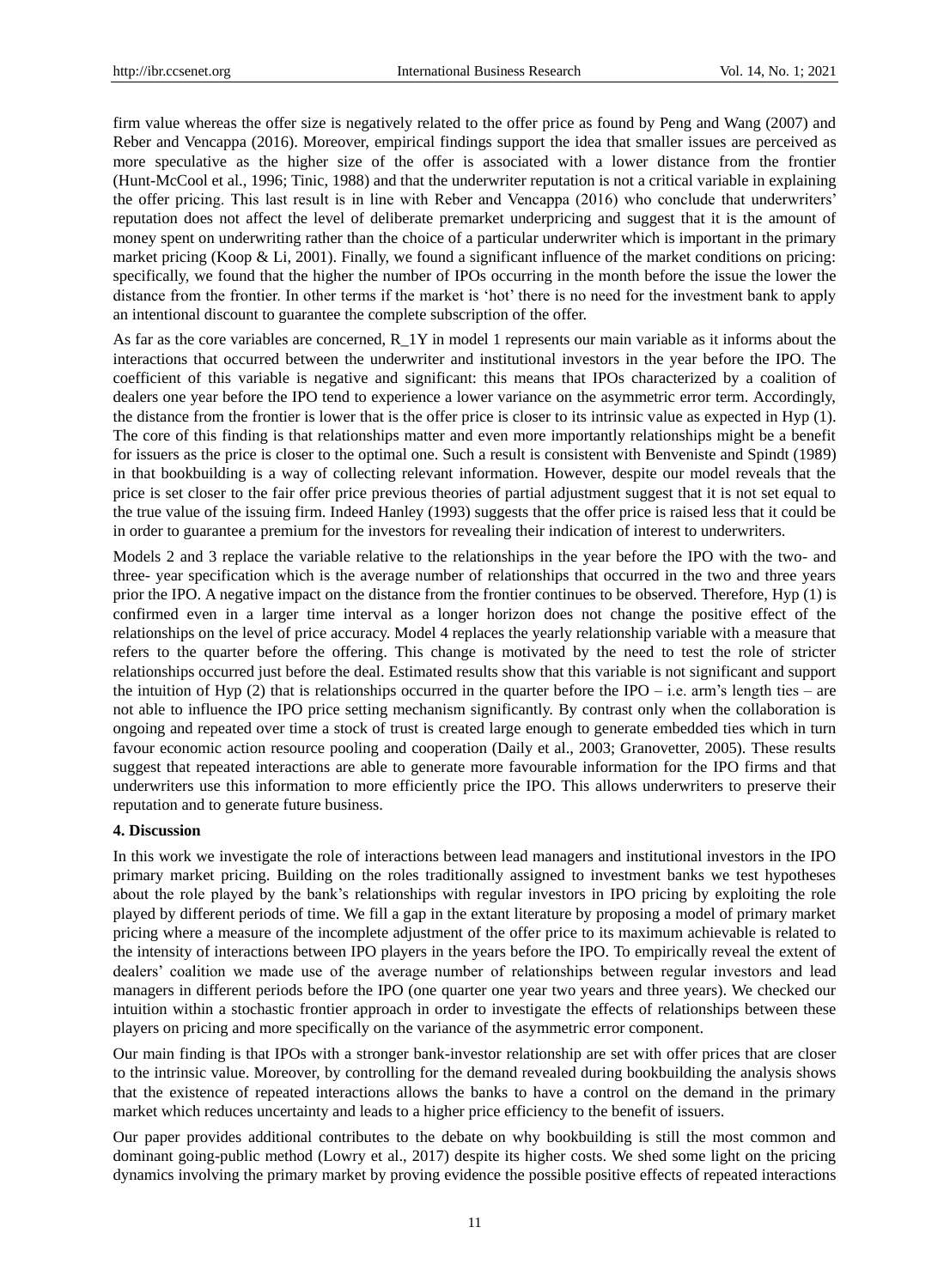on IPO offer price. Building a clientele of regular investors allows the investment bank to lessen the dilemma of pricing the IPOs and to balance competing interests in strategic information. According to our results banks that engage in a repeated "game" with a coalition of investors can acquire information that is useful for setting the offer price during bookbuilding. At the same time banks may compensate investors for the information they generate by favouring them with the participation and allocation of future IPOs and benefit issuers in terms of a smaller gap between the actual and the maximum potential offer price.

To sum up, although our results are not directly comparable with previous studies - which mainly focus on allocations of underpriced shares - our findings provide a contribution to the growing literature on the role of coalitions in that, following the view of Ritter and Welch (2002), "*the solution to the underpricing puzzle has to lie in focusing on the setting of the offer price*".

## **References**

- Aggarwal, R. (2003). Allocation of initial public offerings and flipping activity. *Journal of Financial Economics*, *68*(1), 111-135. [https://doi.org/10.1016/S0304-405X\(02\)00250-7](https://doi.org/10.1016/S0304-405X(02)00250-7)
- Aigner, D., Lovell, C. K., & Schmidt, P. (1977). Formulation and estimation of stochastic frontier production function models. *Journal of Econometrics*, *6*(1), 21-37[. https://doi.org/10.1016/0304-4076\(77\)90052-5](https://doi.org/10.1016/0304-4076(77)90052-5)
- Arthurs, J. D., Hoskisson, R. E., Busenitz, L. W., & Johnson, R. A. (2008). Managerial agents watching other agents: Multiple agency conflicts regarding underpricing in IPO firms. *Academy of Management Journal*, *51*(2), 277-294.<https://doi.org/10.5465/amj.2008.31767256>
- Baker, W. E. (1990). Market networks and corporate behaviour. *American Journal of Sociology*, *96*(3), 589-625. <https://doi.org/10.1086/229573>
- Baron, D. P. (1982). A model of the demand for investment banking advising and distribution services for new issues. *The Journal of Finance*, *37*(4), 955-976.<https://doi.org/10.1111/j.1540-6261.1982.tb03591.x>
- Beatty, R. P., & Ritter, J. R. (1986). Investment banking, reputation, and the underpricing of initial public offerings. *Journal of Financial Economics*, *15*(1-2), 213-232. [https://doi.org/10.1016/0304-405X\(86\)90055-3](https://doi.org/10.1016/0304-405X(86)90055-3)
- Benveniste, L. M., & Spindt, P. A. (1989). How investment bankers determine the offer price and allocation of new issues. *Journal of Financial Economics*, *24*(2), 343-361. [https://doi.org/10.1016/0304-405X\(89\)90051-2](https://doi.org/10.1016/0304-405X(89)90051-2)
- Benveniste, L. M., & Wilhelm, W. J. (1990). A comparative analysis of IPO proceeds under alternative regulatory environments. *Journal of Financial Economics*, *28*(1-2), 173-207. [https://doi.org/10.1016/0304-405X\(90\)90052-2](https://doi.org/10.1016/0304-405X(90)90052-2)
- Benveniste, L. M., Busaba, W. Y., & Wilhelm Jr, W. J. (2002). Information externalities and the role of underwriters in primary equity markets. *Journal of Financial Intermediation*, *11*(1), 61-86. <https://doi.org/10.1006/jfin.2000.0310>
- Benveniste, L. M., Busaba, W. Y., & Wilhelm, W. J. (1996). Price stabilization as a bonding mechanism in new equity issues. *Journal of Financial Economics*, *42*(2), 223-255. [https://doi.org/10.1016/0304-405X\(96\)00880-X](https://doi.org/10.1016/0304-405X(96)00880-X)
- Binay, M. M., Gatchev, V. A., & Pirinsky, C. A. (2007). The role of underwriter-investor relationships in the IPO process. *Journal of Financial and Quantitative Analysis*, *42*(03), 785-809. <https://doi.org/10.1017/S002210900000418X>
- Bradley, D. J., & Jordan, B. D. (2002). Partial adjustment to public information and IPO underpricing. *Journal of Financial and Quantitative Analysis*, *37*(04), 595-616.<https://doi.org/10.2307/3595013>
- Bradley, D. J., Jordan, B. D., Yi, H. C., & Roten, I. C. (2001). Venture capital and IPO lockup expiration: An empirical analysis. *Journal of Financial Research*, *24*(4), 465-493. <https://doi.org/10.1111/j.1475-6803.2001.tb00826.x>
- Brav, A., & Gompers, P. A. (2003). The role of lockups in initial public offerings. *The Review of Financial Studies*, *16*(1), 1-29.<https://doi.org/10.1093/rfs/16.1.0001>
- Busaba, W. Y., Benveniste, L. M., & Guo, R. J. (2001). The option to withdraw IPOs during the premarket: empirical analysis. *Journal of Financial Economics*, *60*(1), 73-102. [https://doi.org/10.1016/S0304-405X\(01\)00040-X](https://doi.org/10.1016/S0304-405X(01)00040-X)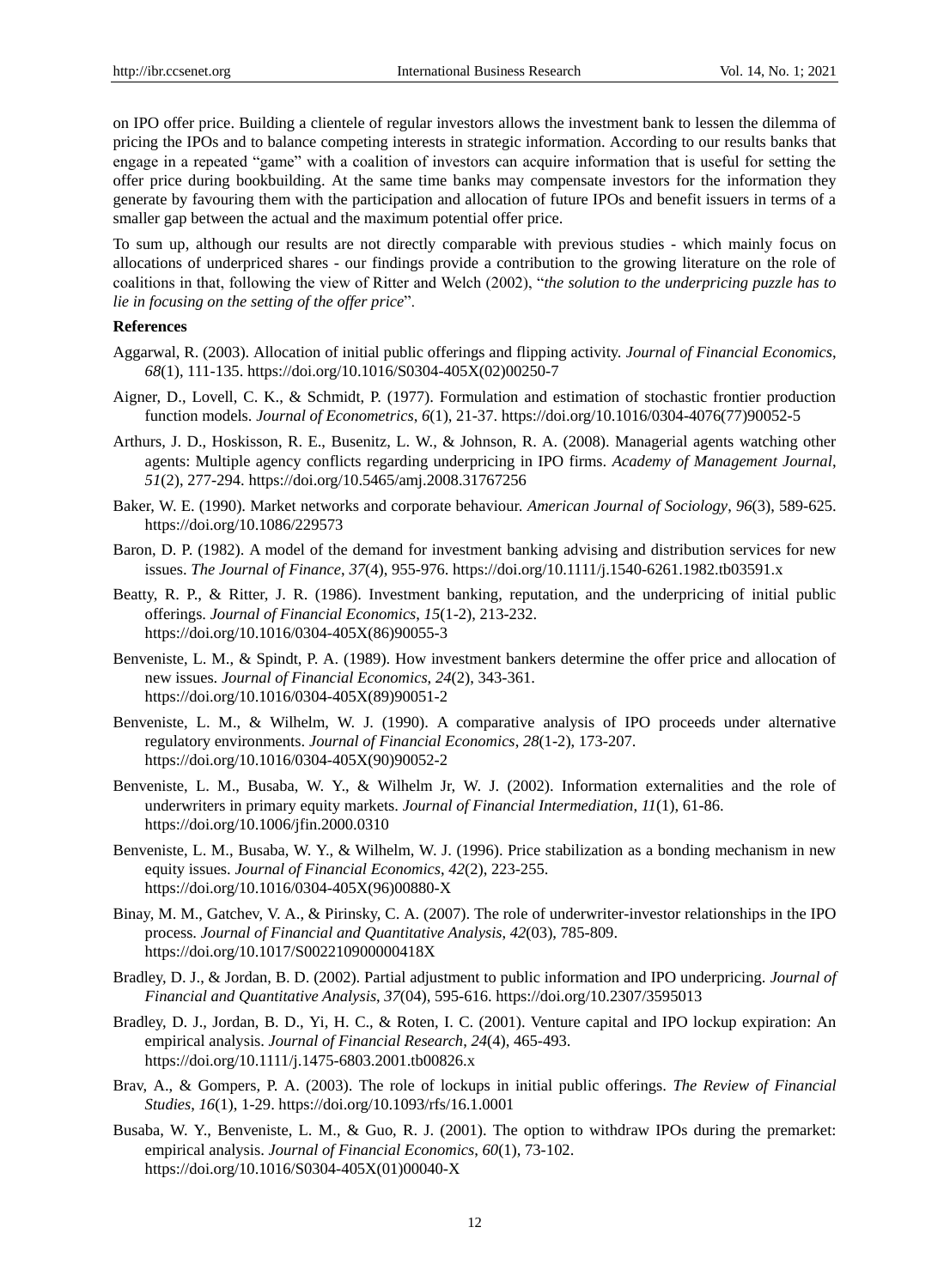- Busaba, W. Y., Liu, Z., & Restrepo, F. (2019). Do underwriters price-up IPOs to prevent withdrawal? *[Journal of](https://www.researchgate.net/journal/0022-1090_Journal_of_Financial_and_Quantitative_Analysis)  [Financial and Quantitative Analysis](https://www.researchgate.net/journal/0022-1090_Journal_of_Financial_and_Quantitative_Analysis)*, *55*(6), 1-64. https://doi.org[/10.1017/S0022109019000553](https://www.researchgate.net/deref/http%3A%2F%2Fdx.doi.org%2F10.1017%2FS0022109019000553)
- Calomiris, C. W., & Pornrojnangkool, T. (2009). Relationship banking and the pricing of financial services. *Journal of Financial Services Research*, *35*(3), 189-224. <https://doi.org/10.1007/s10693-009-0058-7>
- Carter, R. B., Dark, F. H., & Singh, A. K. (1998). Underwriter reputation, initial returns, and the long-run performance of IPO stocks. *The Journal of Finance*, *53*(1), 285-311. <https://doi.org/10.1111/0022-1082.104624>
- Carter, R., & Manaster, S. (1990). Initial public offerings and underwriter reputation. *The Journal of Finance*, *45*(4), 1045-1067.<https://doi.org/10.1111/j.1540-6261.1990.tb02426.x>
- Chalk, A. J., & Peavy, J. W. (1987). Initial public offerings: daily returns, offering types and the price effect. *Financial Analysts Journal*, *43*(5), 65-69[. https://doi.org/10.2469/faj.v43.n5.65](https://doi.org/10.2469/faj.v43.n5.65)
- Chan, Y. C., Wu, C., & Kwok, C. C. (2007). Valuation of global IPOs: a stochastic frontier approach. *Review of Quantitative Finance and Accounting*, *29*(3), 267-284[. https://doi.org/10.1007/s11156-007-0035-x](https://doi.org/10.1007/s11156-007-0035-x)
- Chen, A., Hung, C. C., & Wu, C. S. (2002). The underpricing and excess returns of initial public offerings in Taiwan based on noisy trading: a stochastic frontier model. *Review of Quantitative Finance and Accounting*, *18*(2), 139-159.<https://doi.org/10.1023/A:1014565018160>
- Chowdhry, B., & Nanda, V. (1996). Stabilization, syndication, and pricing of IPOs. *Journal of Financial and Quantitative Analysis*, *31*(1), 25-42.<https://doi.org/10.2307/2331385>
- Chuluun T. (2015). The role of underwriter peer networks in IPOs, *Journal of Banking & Finance*, *51,* 62-78. <https://doi.org/10.1016/j.jbankfin.2014.11.001>
- Daily, C. M., Certo, S. T., Dalton, D. R., & Roengpitya, R. (2003). IPO underpricing: A meta-analysis and research synthesis. *Entrepreneurship Theory and Practice*, *27*(3), 271-295. <https://doi.org/10.1111/1540-8520.t01-1-00004>
- Davis, R. L., Jurich, S. N., Roseman, B. S., & Watson, E. D. (2018). Short-Sale Restrictions and Price Clustering: Evidence from SEC Rule 201. *Journal of Financial Services Research*, *54*(3), 345-367. <https://doi.org/10.1007/s10693-017-0272-7>
- DeYoung, R., & Li, L. (2019). Publicly Traded Versus Privately Held Commercial Banks: Sensitivity to Growth Opportunities. *Journal of Financial Services Research*, 1-33.<https://doi.org/10.1007/s10693-019-00310-y>
- Engelen, P., & van Essen, M. (2010). Underpricing of IPOs: Firm-, issue- and country-specific characteristics, *Journal of Banking and Finance*, *34,* 1958-1969.<https://doi.org/10.1016/j.jbankfin.2010.01.002>
- Field, L. C., & Hanka, G. (2001). The expiration of IPO share lockups. *The Journal of Finance*, *56*(2), 471-500. <https://doi.org/10.1111/0022-1082.00334>
- Field, L. C., & Lowry, M. (2009). Institutional versus individual investment in IPOs: The importance of firm fundamentals. *Journal of Financial and Quantitative Analysis*, *44*(3), 489-516. <https://doi.org/10.1017/S0022109009990032>
- Francis, B. B., & Hasan, I. (2001). The underpricing of venture and nonventure capital IPOs: An empirical investigation. *Journal of Financial Services Research*, *19*(2), 99-113. <https://doi.org/10.1023/A:1011134715911>
- Geranio, M., Mazzoli, C., & Palmucci, F. (2017). The effects of affiliations on the initial public offering pricing. *International Review of Economics and Finance*, *51,* 295-313.<https://doi.org/10.1016/j.iref.2017.06.002>
- Goldstein, M. A., Irvine, P., & Puckett, A. (2011). Purchasing IPOs with commissions. *Journal of Financial and Quantitative Analysis*, *46*(5), 1193-1225[. https://doi.org/10.1017/S0022109011000317](https://doi.org/10.1017/S0022109011000317)
- Gondat-Larralde, C., & James, K. R. (2008). IPO pricing and share allocation: The importance of being ignorant. *The Journal of Finance*, *63*(1), 449-478.<https://doi.org/10.1111/j.1540-6261.2008.01321.x>
- Goyal, V., & Tam, H. K. (2013). Investor characteristics, relationships, and IPO allocations. *Working Paper*. <https://doi.org/10.2139/ssrn.1595865>
- Granovetter, M. (2005). The impact of social structure on economic outcomes. *The Journal of Economic Perspectives*, *19*(1), 33-50. <https://doi.org/10.1257/0895330053147958>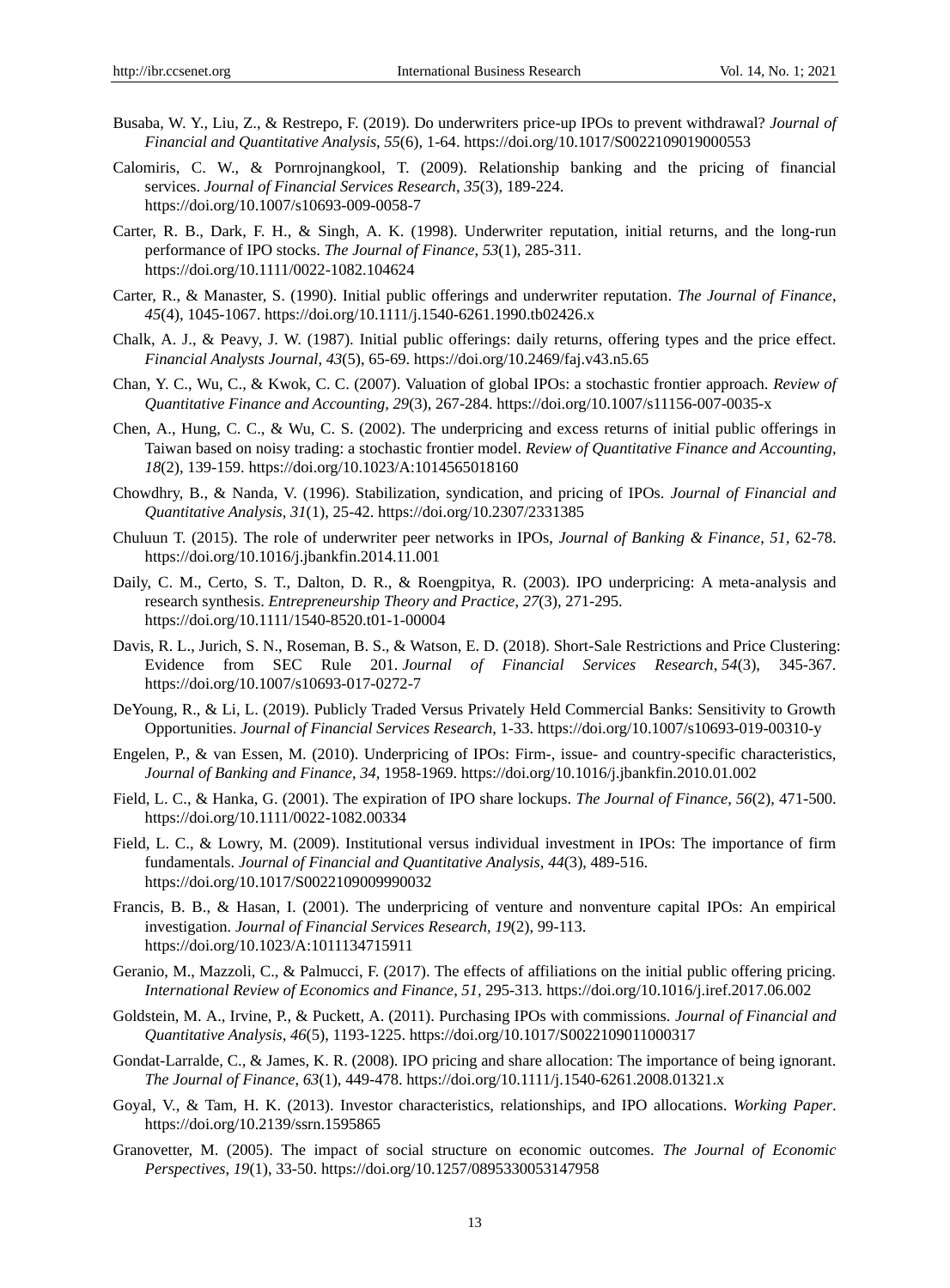- Gulati, R., & Higgins, M. C. (2003). Which ties matter when? the contingent effects of interorganizational partnerships on IPO success. *Strategic Management Journal*, *24*(2), 127-144. <https://doi.org/10.1002/smj.287>
- Habib, M. A., & Ljungqvist, A. P. (2001). Underpricing and entrepreneurial wealth losses in IPOs: Theory and evidence. *The Review of Financial Studies*, *14*(2), 433-458.<https://doi.org/10.1093/rfs/14.2.433>
- Hanley, K. W. (1993). The underpricing of initial public offerings and the partial adjustment phenomenon. *Journal of Financial Economics*, *34*(2), 231-250. [https://doi.org/10.1016/0304-405X\(93\)90019-8](https://doi.org/10.1016/0304-405X(93)90019-8)
- Hanley, K. W. (2017). The economics of primary markets. *Working Paper*. https://doi.org[/10.2139/ssrn.3046256](https://www.researchgate.net/deref/http%3A%2F%2Fdx.doi.org%2F10.2139%2Fssrn.3046256)
- Heaton, J. B. (2002). Managerial optimism and corporate finance. *Financial Management*, *31*(2), 33-45. <https://doi.org/10.2307/3666221>
- Hu, W., & Ritter, J. (2007). Multiple Bookrunners in IPOs. University of Florida, *Working Paper*. https://doi.org[/10.2139/ssrn.972628](https://www.researchgate.net/deref/http%3A%2F%2Fdx.doi.org%2F10.2139%2Fssrn.972628)
- Hughes, P. J. (1986). Signalling by direct disclosure under asymmetric information. *Journal of Accounting and Economics*, *8*(2), 119-142. [https://doi.org/10.1016/0165-4101\(86\)90014-5](https://doi.org/10.1016/0165-4101(86)90014-5)
- Hunt-McCool, J., Koh, S. C., & Francis, B. B. (1996). Testing for deliberate underpricing in the IPO premarket: A stochastic frontier approach. *Review of Financial Studies*, *9*(4), 1251-1269. [https://doi.org/10.1016/0165-4101\(86\)90014-5](https://doi.org/10.1016/0165-4101(86)90014-5)
- Ibbotson, R. G., & Ritter, J. R. (1995). Initial public offerings. *Handbooks In Operations Research And Management Science*, *9*(30), 993-1016. [https://doi.org/10.1016/S0927-0507\(05\)80074-X](https://doi.org/10.1016/S0927-0507(05)80074-X)
- Ibbotson, R. G., Sindelar, J. L., & Ritter, J. R. (1988). Initial public offerings. *Journal of Applied Corporate Finance*, *1*(2), 37-45. <https://doi.org/10.1111/j.1745-6622.1988.tb00164.x>
- Jain, B. A., & Kini, O. (1994). The post-issue operating performance of IPO firms. *The Journal of Finance*, *49*(5), 1699-1726.<https://doi.org/10.1111/j.1540-6261.1994.tb04778.x>
- Jenkinson, T., Jones, H., & Suntheim, F. (2018). Quid pro quo? What factors influence IPO allocations to investors? *The Journal of Finance*, *73*(5), 2303-2341.<https://doi.org/10.1111/jofi.12703>
- Jeon, J. Q., Lee, C., Nasser, T., & Via, M. T. (2015). Multiple lead underwriter IPOs and firm visibility. *Journal of Corporate Finance*, *32*, 128-149.<https://doi.org/10.1016/j.jcorpfin.2015.04.007>
- Johnston, J., Madura, J., & Harper, J. T. (2005). Interaction between short selling and potential insider selling in the IPO aftermarket. *Journal of Financial Services Research*, *27*(3), 283-302. [https://doi.org/10.1016/0304-4076\(82\)90004-5](https://doi.org/10.1016/0304-4076(82)90004-5)
- Jondrow, J., Lovell, C. K., Materov, I. S., & Schmidt, P. (1982). On the estimation of technical inefficiency in the stochastic frontier production function model. *Journal of Econometrics*, *19*(2-3), 233-238. [https://doi.org/10.1016/0304-4076\(82\)90004-5](https://doi.org/10.1016/0304-4076(82)90004-5)
- Kim, M., & Ritter, J. R. (1999). Valuing IPOs. *Journal of Financial Economics*, *53*(3), 409-437. [https://doi.org/10.1016/S0304-405X\(99\)00027-6](https://doi.org/10.1016/S0304-405X(99)00027-6)
- Koop, G., & Li, K. (2001). The valuation of IPO and SEO firms. *Journal of Empirical Finance*, 8(4), 375–401. [https://doi.org/10.1016/S0927-5398\(01\)00033-0](https://doi.org/10.1016/S0927-5398(01)00033-0)
- Krinsky, I., & Rotenberg, W. (1989). Signalling and the valuation of unseasoned new issues revisited. *Journal of Financial and Quantitative Analysis*, *24*(2), 257-266. <https://doi.org/10.2307/2330775>
- Kumbhakar, S. C., & Lovell, C. K. (2003). *Stochastic Frontier Analysis*. Cambridge university press.
- Liu, X., & Ritter, J. R. (2010). The economic consequences of IPO spinning. *The Review of Financial Studies*, *23*(5), 2024-2059. <https://doi.org/10.1093/rfs/hhq002>
- Ljungqvist, A. P., & Wilhelm, W. J. (2002). IPO allocations: Discriminatory or discretionary? *Journal of Financial Economics*, *65*(2), 167-201. [https://doi.org/10.1016/S0304-405X\(02\)00138](https://doi.org/10.1016/S0304-405X(02)00138)
- Loughran, T., & Ritter, J. (2004). Why has IPO underpricing changed over time? *Financial Management*, *33,*  5-37. <http://dx.doi.org/10.2139/ssrn.331780>
- Lowry, M., & Murphy, K. J. (2007). Executive stock options and IPO underpricing. *Journal of Financial Economics*, *85*(1), 39-65. https://doi.org/10.1016/j.jfineco.2006.05.006
- Lowry, M., & Shu, S. (2002). Litigation risk and IPO underpricing. *Journal of Financial Economics*, *65*(3),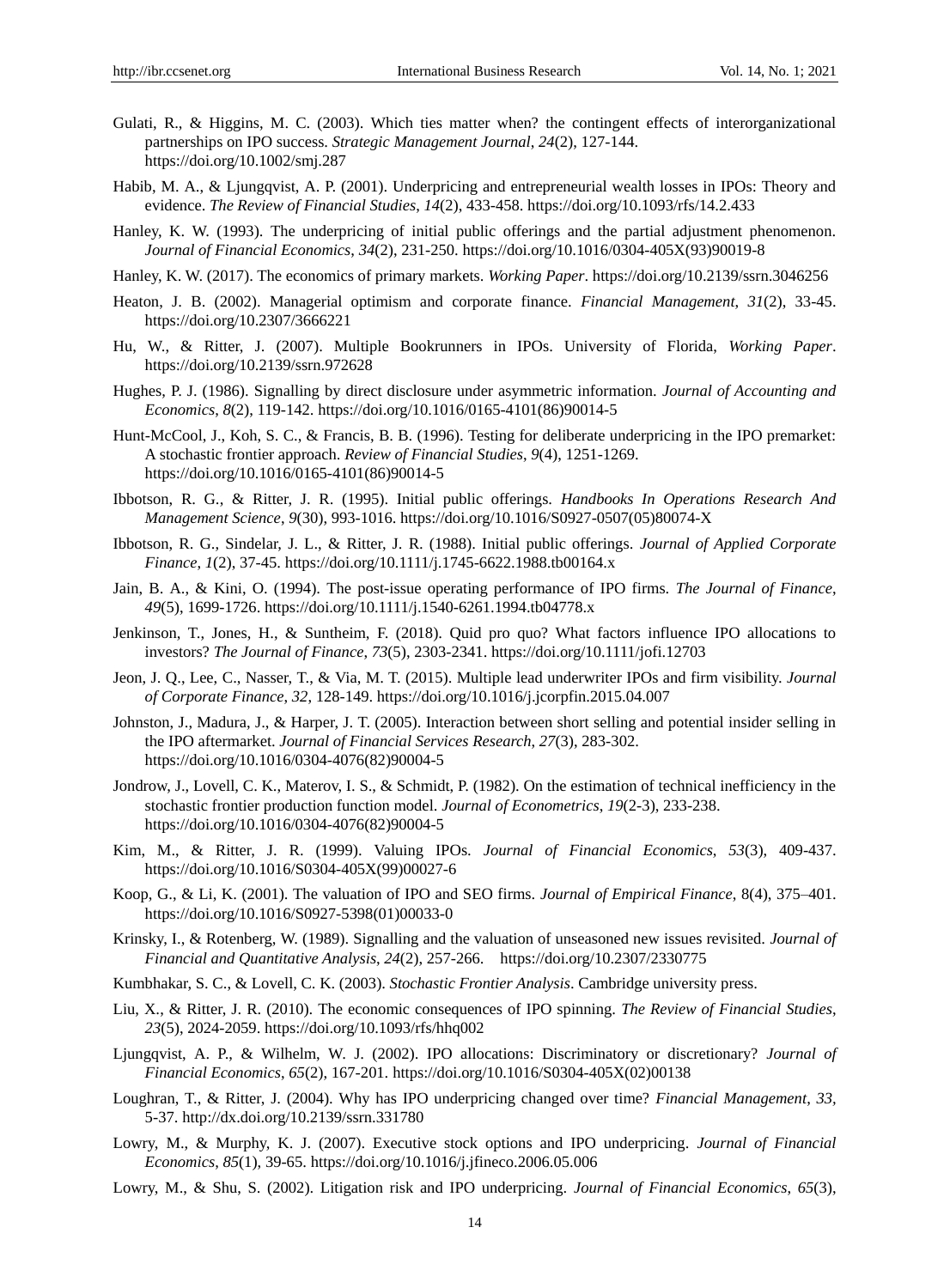309-335. [https://doi.org/10.1016/S0304-405X\(02\)00144-7](https://doi.org/10.1016/S0304-405X(02)00144-7)

- Lowry, M., Michaely, R., & Volkova, E., et al. (2017). Initial public offerings: A synthesis of the literature and directions for future research. *Foundations and Trends in Finance*, *11*(3-4), 154-320. <http://dx.doi.org/10.2139/ssrn.2912354>
- Luo, C., & Ouyang, Z. (2014). Estimating IPO pricing efficiency by Bayesian stochastic frontier analysis: The chinext market case. *Economic Modelling*, *40,* 152-157. <https://doi.org/10.1016/j.econmod.2014.03.030>
- Marchand, J., & Roufagalas, J. (1996). Search and uncertainty: Determinants of the degree of underpricing of initial public offerings. *Journal of Economics and Finance*, *20*(1), 47. <https://doi.org/10.1007/BF02920498>
- Meng, J. G., Zhang, W., & Zou, G. (2016). Deliberate IPO underpricing or market misvaluation? new evidence from china. *China Accounting and Finance Review*, *18*(4), 1-22. https://doi.org/10.7603/s40570-016-0013-6
- Myers, S. C., & Majluf, N. S. (1984). Corporate financing and investment decisions when firms have information that investors do not have. *Journal of Financial Economics*, *13*(2), 187-221. [https://doi.org/10.1016/0304-405X\(84\)90023-0](https://doi.org/10.1016/0304-405X(84)90023-0)
- Neupane S., & Poshakwale, S. S. (2012). Transparency in IPO mechanism: Retail investors" participation, IPO pricing and returns. *Journal of Banking and Finance*, *36*(7), 2064-2076. <https://doi.org/10.1016/j.jbankfin.2012.03.010>
- Peng, Y., & Wang, K. (2007). IPO underpricing and flotation methods in Taiwan–a stochastic frontier approach. *Applied Economics*, *39*(21), 2785-2796. <https://doi.org/10.1080/00036840600749417>
- Pollock, T. G. (2004). The benefits and costs of underwriters" social capital in the us initial public offerings market. *Strategic Organization*, *2*(4), 357-388. <https://doi.org/10.1177/1476127004047618>
- Reber, B., & Vencappa, D. (2016). Deliberate premarket underpricing and aftermarket mispricing: New insights on IPO pricing. *International Review of Financial Analysis*, *44*, 18-33. <https://doi.org/10.1016/j.irfa.2015.11.007>
- Reuter, J. (2006). Are IPO allocations for sale? evidence from mutual funds. *The Journal of Finance*, *61*(5), 2289-2324. <https://doi.org/10.1111/j.1540-6261.2006.01058.x>
- Ritter, J. R. (1987). The costs of going public. *Journal of Financial Economics*, *19*(2), 269-281. [https://doi.org/10.1016/0304-405X\(87\)90005-5](https://doi.org/10.1016/0304-405X(87)90005-5)
- Ritter, J. R. (1991). The long-run performance of initial public offerings. *The Journal of Finance*, *46*(1), 3-27. <https://doi.org/10.1111/j.1540-6261.1991.tb03743.x>
- Ritter, J. R. (2011). Equilibrium in the initial public offerings market. *Annual Review of Financial Economics 3*(1), 347-374. <https://doi.org/10.1146/annurev-financial-102710-144845>
- Ritter, J. R., & Welch, I. (2002). A review of IPO activity, pricing, and allocations. *The Journal of Finance*, *57*(4), 1795-1828.<https://doi.org/10.1111/1540-6261.00478>
- Ritter, J. R., & Zhang, D. (2007). Affiliated mutual funds and the allocation of initial public offerings. *Journal of Financial Economics*, *86*(2), 337-368. <https://doi.org/10.1016/j.jfineco.2006.08.005>
- Rock, K. (1986). Why new issues are underpriced. *Journal of Financial Economics*, *15*(1-2), 187-212. [https://doi.org/10.1016/0304-405X\(86\)90054-1](https://doi.org/10.1016/0304-405X(86)90054-1)
- Roosenboom, P. (2012). Valuing and pricing IPOs, *Journal of Banking and Finance*, *36*(6), 1653-1664. <https://doi.org/10.1016/j.jbankfin.2012.01.009>
- See, K. F., & Rashid, A. A. (2011). Determinants of non-disclosure of intellectual capital information in Malaysian IPO prospectuses. *International Journal of Economics and Finance*, *3*(5), 178. https://doi.org/10.5539/ijef.v3n5p178
- Sherman, A. E., & Titman, S. (2002). Building the IPO order book: underpricing and participation limits with costly information. *Journal of Financial Economics*, *65*(1), 3-29. [https://doi.org/10.1016/S0304-405X\(02\)00133-2](https://doi.org/10.1016/S0304-405X(02)00133-2)
- Spatt, C., & Srivastava, S. (1991). Preplay communication, participation restrictions, and efficiency in initial public offerings. *The Review of Financial Studies*, *4*(4), 709-726[. https://doi.org/10.1111/0022-1082.00079](https://doi.org/10.1111/0022-1082.00079)
- Teoh, S. H., Welch, I., & Wong, T. J. (1998). Earnings management and the long-run market performance of initial public offerings. *The Journal of Finance*, *53*(6), 1935-1974.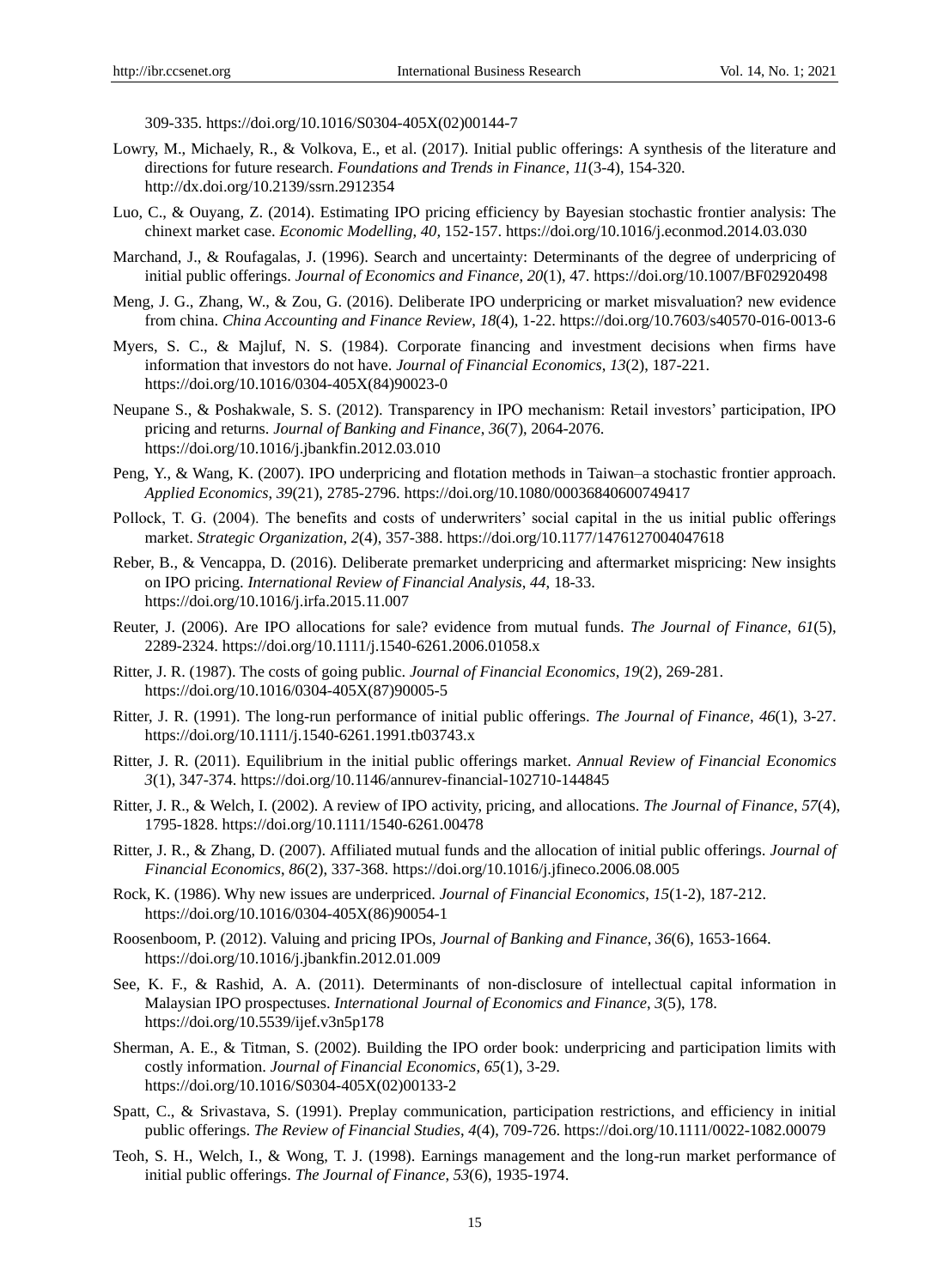- Tinic, S. M. (1988). Anatomy of initial public offerings of common stock. *The Journal of Finance*, *43*(4), 789-822. https://doi.org/10.1111/j.1540-6261.1988.tb02606.x
- Uzzi, B. (1999). Embeddedness in the making of financial capital: How social relations and networks benefit firms seeking financing. *American Sociological Review*, 481-505. https://doi.org/10.2307/2657252
- Uzzi, B., & Gillespie, J. J. (1999). Corporate social capital and the cost of financial capital: An embeddedness approach, *Corporate Social Capital and Liability*, *23,* 446-459. [https://doi.org/10.1007/978-1-4615-5027-3\\_25](https://doi.org/10.1007/978-1-4615-5027-3_25)
- Wilhelm, W. J. (2005). Bookbuilding, auctions, and the future of the IPO process. *Journal of Applied Corporate Finance*, *17*(1), 55-66[. https://doi.org/10.1111/j.1745-6622.2005.024\\_1.x](https://doi.org/10.1111/j.1745-6622.2005.024_1.x)
- Wu, C., & Kwok, C. C. (2003). The pricing of global and domestic initial public offerings by us companies. *Journal of Banking and Finance*, *27*(6), 1167-1184. [https://doi.org/10.1016/S0378-4266\(02\)00248-0](https://doi.org/10.1016/S0378-4266(02)00248-0)
- Yan, X. S., & Hao, Q. (2012). The performance of investment bank-affiliated mutual funds: Conflicts of interest or informational advantage? *Journal of Financial and Quantitative Analysis*, *47*(3), 537-565. <https://doi.org/10.1017/S0022109012000178>

## **Notes**

Note 1. Investment banks receive revenues from the commissions paid by the issuers (the gross spreads) as a percentage of the capital raised. In addition, they can benefit from underpriced offerings, if they have discretion in allocating shares, to rent-seeking investors, who repay part of their trading profits with commissions in excess of direct execution costs. Investment banks and mutual fund families can also use underpriced IPOs to boost the performance of particular funds under their management (Ritter & Zhang, 2007; Ritter, 2011; Yan & Hao, 2012).

Note 2. On the empirical side, no conclusive findings regarding the role of repeated interactions on IPO primary market pricing have been provided. Existing research is mostly focused on the amount of underpriced shares that are allocated to institutional investors. However, data on actual IPO allocations are rarely disclosed by banks (Binay et al., 2007 and Hanley, 2017) and proxies of actual data have been used (Reuter, 2006; Ritter and Zhang, 2007; Goyal and Tam, 2013 and Field and Lowry, 2009). Moreover, the literature on the effect of the underwriters- investors" relationships on IPO primary market pricing hardly informs about the effect that repeated interactions produce along the preparation of an IPO in the primary market (Geranio, Mazzoli & Palmucci, 2017).

Note 3. Generally, if information production is costly, underwriters need to decide how much information production to induce, resulting in a trade-off between the (issuer-specific) benefit of greater pricing accuracy and the cost of more information production (Sherman & Titman, 2002).

Note 4. If there were no systematic underpricing, actual prices would fall below the frontier due to the presence of random factors, captured by idiosyncratic error term. The non-idiosyncratic disturbance error component represents deliberate underpricing.

Note 5. Stocks with a price below \$5.00 per share are subject to the provisions of the Securities Enforcement Remedies and Penny Stock Reform Act of 1990, aimed at reducing fraud and abuse in the penny stock market (Ritter, 1991).

Note 6. The sample was then reduced to 2,219 IPOs.

Note 7. Some information about issuing firm characteristics is also included in the TOD. Because of the absence of some relevant financial items and for easier comparison, we prefer to use Compustat as the single source of financial statement information.

Note 8. To account for technical inefficiency,  $u_i$  can be assumed to follow either half normal, truncated normal, exponential, or two-parameter gamma and represents the independently distributed non-negative random variable.

Note 9. Ritter (1984) and Krinsky and Rotenberg (1989) report a positive relation between accounting data prior to issuance and IPO firm value.

Note 10. The impact of the variable Equity Retained on underpricing is mixed when used in stochastic frontier models. On the one hand, Hunt-McCool et al. (1996) report a positive relationship between equity retained and estimated offer price. On the other hand, Chen et al. (2002) and Reber and Vencappa (2016) do not find a statistically significant relationship.